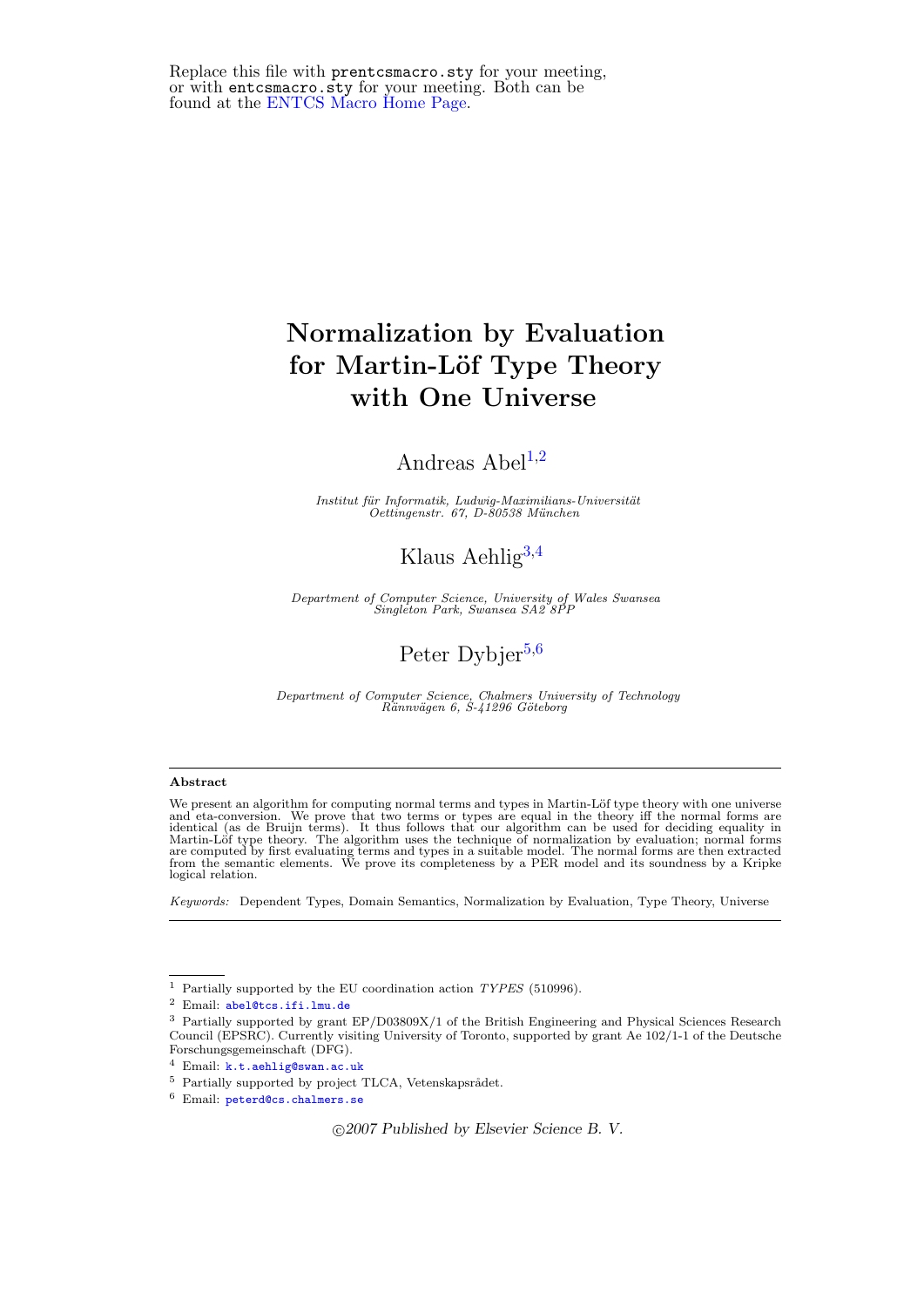## 1 Introduction

Normalization by Evaluation (NbE) is a method for computing normal forms of  $\lambda$ terms by first interpreting them in some semantic realm and then reifying them, i. e., bringing them "down" to the syntactic level, arriving at a normal form. We exploit this method for Martin-Löf type theory with one universe  $[19]$ , a theory where types can depend on values. Such dependent types are not only restrictions of larger nondependent types (as the types of the logical framework or refinement types). In Martin-Löf type theory with a universe a type can be defined by recursion on a value of some other type. (This is sometimes called definition by large elimination.) Such dependencies cannot be erased, so that values with such dependent types cannot always be assigned simple types.

Large eliminations have repercussions on the design of a NbE algorithm. Firstly, types need to be normalized as well as terms. Furthermore, in Martin-Löf type theory well-typed terms denote "total" elements, such as total natural numbers, total functions between natural numbers, etc. It is thus tempting to consider a semantics of total elements for the interpretation of terms in NbE, as in the simplytyped case. This, however, leads to great complications in the case of dependent types, where typing derivations depend on proofs of equality, a scenario one could call the "dependent types nightmare". Instead we were able to prove the correctness of our NbE algorithm by choosing a different approach: inspired by untyped NbE [\[4,](#page-18-0)[13\]](#page-19-1) we evaluate terms in a reflexive domain and ignore their types. We then define a PER model, to pick out (equal) total elements of this domain and show that well-typed term denote such total elements and  $\beta\eta$ -convertible terms denote equal total elements. The model construction is surprisingly painless, since it is sufficient to recover raw terms from the domain and not typing derivations (Church terms, resp.), i. e., we are not interested in whether the reified term is well-typed.

Our algorithm returns  $\eta$ -long forms, which can only be correctly produced when the type of a term is normalized before the term. We use normal types to reflect variables into the semantics and to reify semantic objects to η-long forms. During reflection we  $\eta$ -expand variables semantically, and we maintain the invariant that variables are always fully applied in the semantics.

#### Contributions.

We present a normalization algorithm for Martin-Löf type theory with one universe [\[19\]](#page-19-0) and η-conversion. We prove that this algorithm returns unique representatives from each convertibility class and hence can be used for deciding convertibility of terms and of types. This is a new result; the decidability property for the theory with  $\beta$ -conversion but *without*  $\eta$  follows from a standard reduction-based normalization proof by Martin-Löf  $[19]$  (see also C. Coquand  $[8]$ ).

A side-effect of our paper is that we provide the first account of NbE for the typed lambda calculus with  $\beta\eta$ -conversion and inductive datatypes such as natural numbers, where correctness is proved directly without relying on normalizability of the reduction relation.

As pointed out to us by Thierry Coquand, our result is important for proof assistants based on Martin-Löf type theory such as the Agda system  $[7]$ . The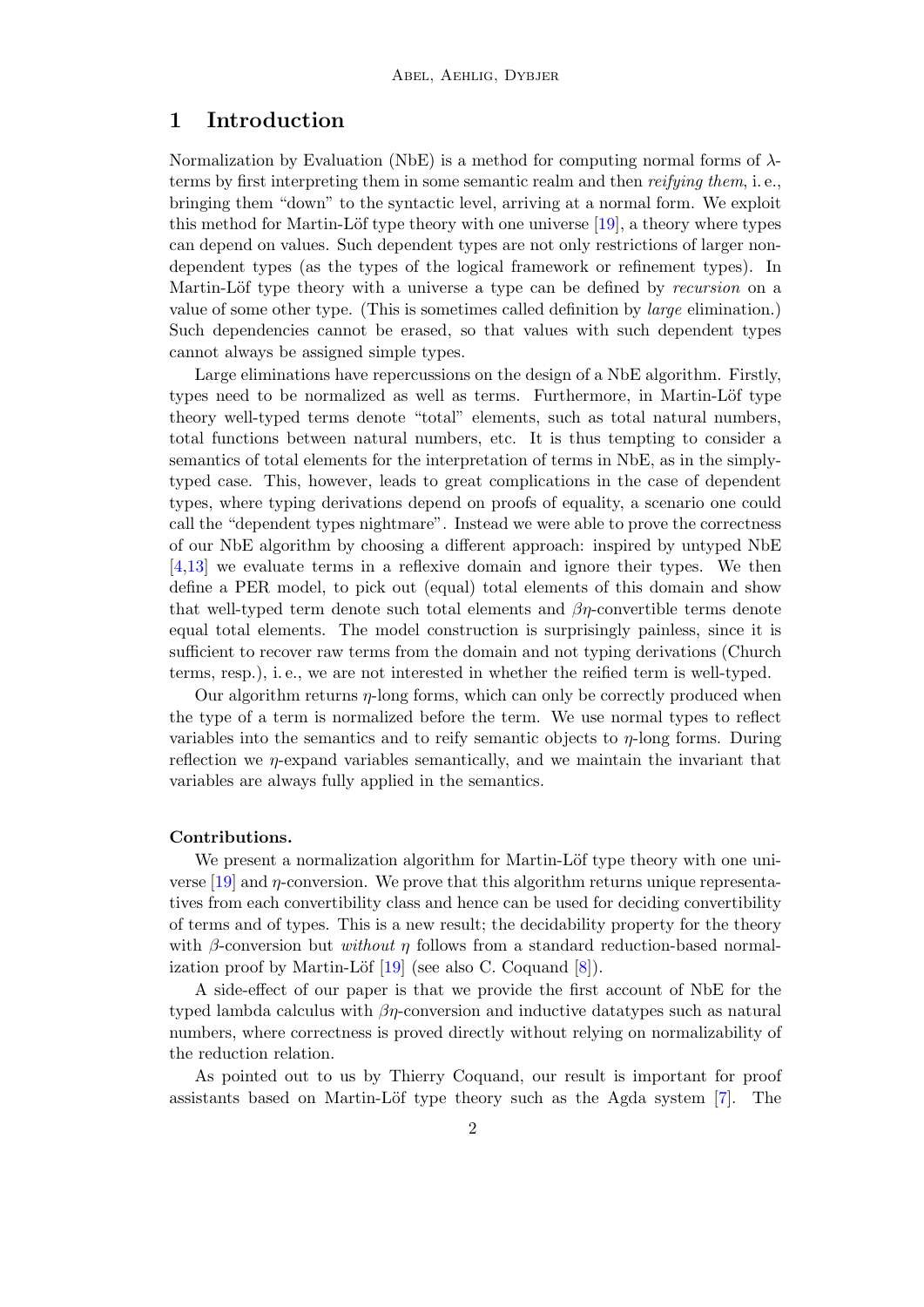reason is that the core of Agda is a version of Martin-Löf's *logical framework* which has η-conversion both on the level of types and on the level of the universe of sets. Our result provides the key step in the proof of decidability of type-checking of this theory including a set of natural numbers. It appears unproblematic to extend our proof to other sets (data types) given by (generalized) inductive definitions such as Brouwer ordinals and well-orderings used in applications of Martin-Löf type theory.

#### Related work.

Normalization by evaluation for Martin-Löf type theory has to our knowledge only been considered once before in the literature, namely in the first published paper on Martin-Löf type theory  $[15]$ . However, this version of the theory had a weak notion of conversion (no conversion under  $\lambda$ ) and was later abandoned.

Recently, Martin-Löf has in unpublished work adapted this normalization algorithm to the present version of type theory [\[20\]](#page-19-5). The theory considered by Martin-Löf  $[20]$  differs from ours since it has only  $\eta$ -conversion on the level of types and not on the level of sets. [\[18](#page-19-6)[,21\]](#page-19-7). (Note that the type of "sets" in this theory plays the rule of the universe in [\[19\]](#page-19-0). The reason for this change in terminology is that conceptually, the logical framework in this theory is intended as a metalogic for formalizing the rules of Martin-Löf type theory.) Another important difference is that we use an approach to NbE which relies on evaluation of untyped terms in a semantic domain with partial values. Martin-Löf's instead uses an informal typed intuitionistic metalanguage (see for example the discussion in  $[14]$ ) which is presumably some strong version of Martin-Löf type theory with inductive-recursive definitions. The third author has in vain tried to formalize a strongly typed version of NbE for Martin-Löf type theory in a proof assistant for Martin-Löf type theory. However, Danielsson [\[9\]](#page-19-9) has recently made progress in this direction.

Berger, Eberl, and Schwichtenberg [\[6\]](#page-19-10) describe how to construct an NbE algorithm from a set of computation rules formulated as a term rewriting system (TRS), thus, also covering primitive recursion for natural numbers. However, they assume the TRS to be terminating and consider only simple types.

Filinski [\[12\]](#page-19-11) has earlier used domain-theoretic models for NbE. In particular Filinski and Rohde [\[13\]](#page-19-1) gave a domain-theoretic treatment of untyped NbE.

## 2 Syntax and Inference Rules

We first present the syntax and inference rules of Martin-Löf type theory with one universe. As already mentioned, an essential point is that we extend the theory as presented by Martin-Löf  $[19]$  by the rule of *n*-conversion. In this paper we show only the rules for dependent function types ("cartesian product of a family of types"), the type of natural numbers, and the type of small types, but we believe that our method can be extended to all type formers considered by Martin-Löf  $[19]$ , that is, also for dependent product types ("disjoint union of a family of types"), binary disjoint unions, and finite types. It also appears unproblematic to include generalized inductive definitions such as the type of Brouwer ordinals [\[17\]](#page-19-12) and the well-orderings [\[16\]](#page-19-13).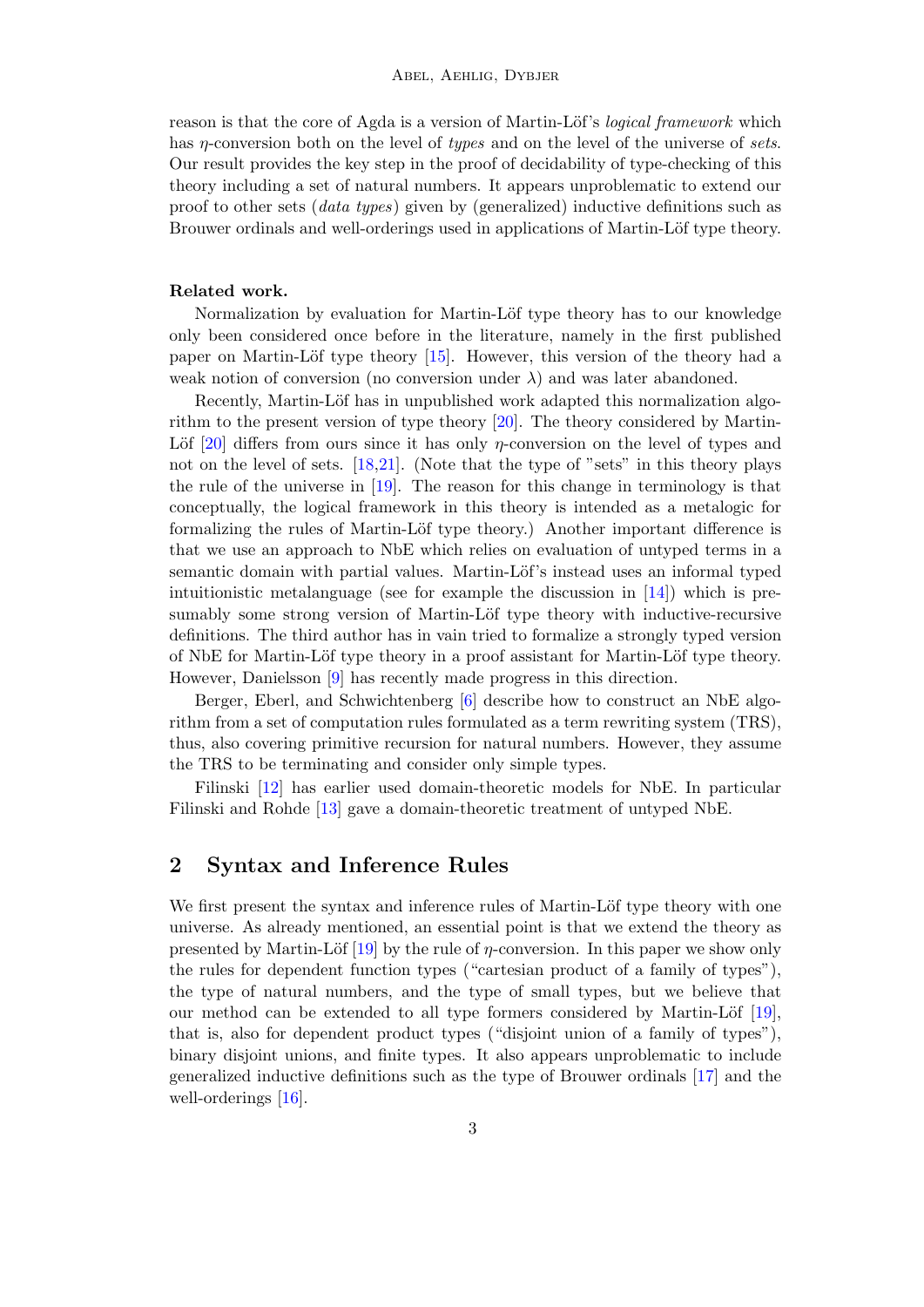As in Martin-Löf  $[19]$ , we consider a formulation where conversion is a relation between raw terms; we do not have equality judgements as in the later versions of Martin-Löf type theory. Also like in Martin-Löf  $[19]$ , our universe is formulated a la Russell, where small types are types. (When universes are formulated a la Tarski as in Aczel  $[3]$  and Martin-Löf  $[17]$ , elements of universes are *codes* for small types and each such code  $\alpha$  denotes a small type  $T$   $\alpha$ . We have also written the algorithm for the system a la Tarski, but the a la Russell version is shorter.)

We use de Bruijn's nameless representation of lambda terms, whereas Martin-Löf used ordinary named variables. Small types are called "sets" to conform with the current usage in Agda. So the first universe which was called  $U$  by Martin-Löf is now called Set.

#### Raw terms.

We begin by defining the set  $Tm$  of raw de Bruijn terms of the theory, see Fig. [1.](#page-4-0) Since universes are formulated a la Russell, type expressions are just special kinds of raw terms. We use the letters  $r, s, t, z, A, B, C$  as metavariables for raw terms, where  $A, B, C$  are used when we expect that the raw terms are type expressions. Syntactic equality of terms is denoted by  $t \equiv t'$ . Binders are  $\lambda$  and  $\Pi$ ;  $\lambda t$  binds index 0 in t and  $\Pi$  A B binds index 0 in B. Based on this binding convention we define the set of free de Bruijn indices  $FV(t)$  for a term t in the obvious way; in particular we have the following clauses.

$$
\begin{array}{lll}\ni\in{\sf FV}(v_j) &\Longleftrightarrow& i=j\\ i\in{\sf FV}(\lambda t) &\Longleftrightarrow& i+1\in{\sf FV}(t)\\ i\in{\sf FV}(\Pi\,A\,B) &\Longleftrightarrow& i\in{\sf FV}(A)\ {\rm or}\ i+1\in{\sf FV}(B)\\ i\in{\sf FV}(Rec\,A\,z\,s\,t) &\Longleftrightarrow& i\in{\sf FV}(A)\cup{\sf FV}(z)\cup{\sf FV}(s)\cup{\sf FV}(t)\end{array}
$$

We denote the operation of *lifting* the free de Bruijn indices in a term  $t$  by  $k \in \mathbb{N}$  steps by  $\uparrow^k$ , where  $\uparrow^k = \uparrow^k_0$ , for an auxiliary operation  $\uparrow^k_n t$  with  $n \in \mathbb{N}$  that is defined by induction on t and lifts the free variables from index n onwards by  $k$ ; in particular

$$
\begin{aligned}\n\Uparrow_n^k v_i &= \begin{cases}\nv_i & \text{if } i < n \\
v_{i+k} & \text{otherwise}\n\end{cases} \\
\Uparrow_n^k \lambda t &= \lambda(\Uparrow_{n+1}^k t) \\
\Uparrow_n^k (\Pi \, A \, B) &= \Pi(\Uparrow_n^k A) \, (\Uparrow_{n+1}^k B)\n\end{aligned}
$$

We define the non-dependent function space  $A \Rightarrow B$  as an abbreviation for  $\Pi A(\Uparrow^1 B).$ 

Let  $t[s/i]$  denote the collapsing substitution of s for index i in t, that is

$$
v_j[s/i] = \begin{cases} v_j & j < i \\ s & j = i \\ v_{j-1} & j > i \end{cases}
$$

and  $(\lambda t)[s/i] = \lambda(t[\hat{\mathcal{D}}^1 s/i + 1])$ , as usual. We write  $t[s]$  as a shorthand for  $t[s/0]$ . One-step  $\beta\eta$ -reduction  $t \longrightarrow t'$  is given as the congruence-closure of the following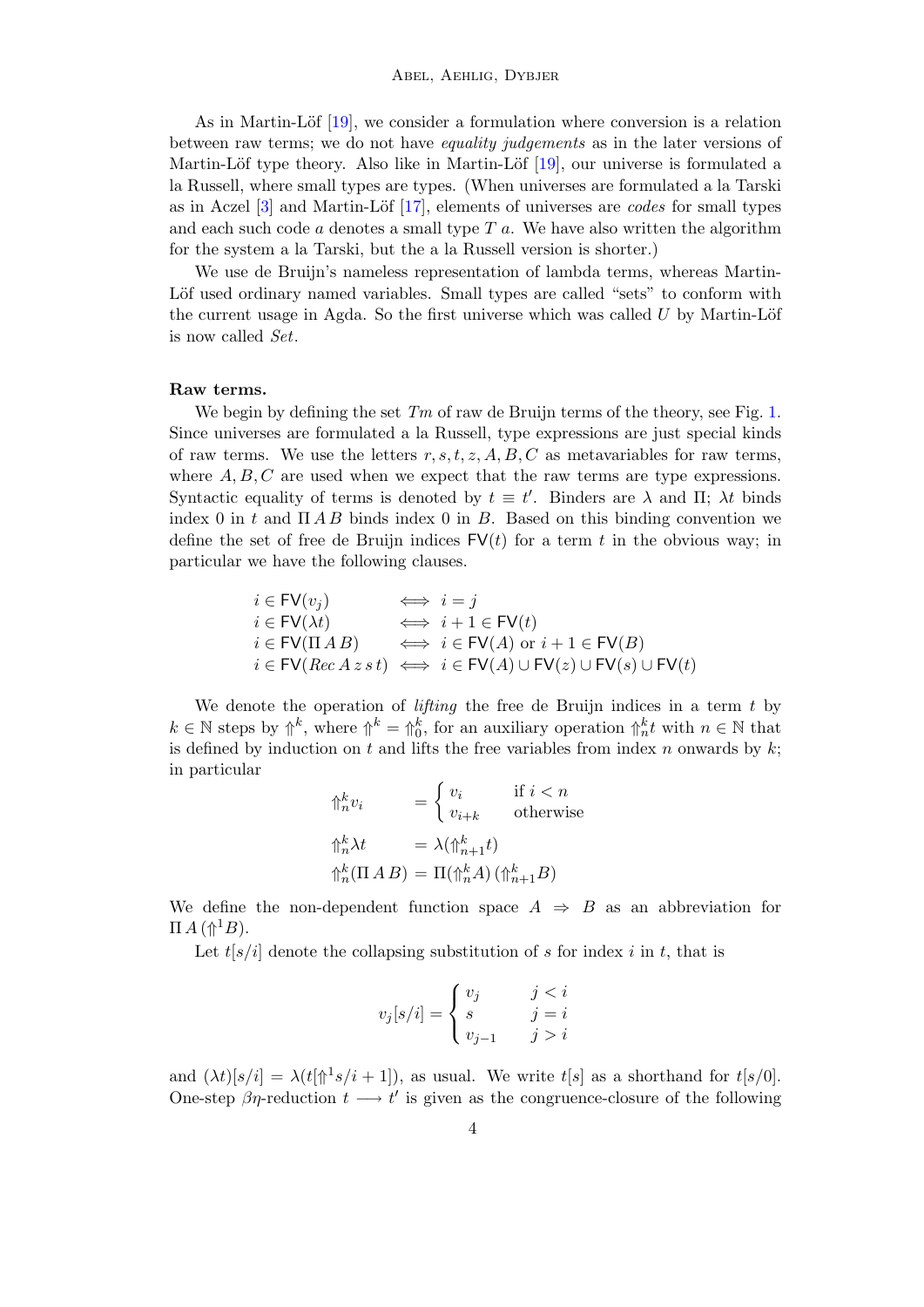Raw terms with de Bruijn indices.

| $Tm \ni r, s, t, z, A, B, C ::= v_i$ | de Bruijn index          |
|--------------------------------------|--------------------------|
| $\lambda t$                          | abstracting 0th variable |
| r s                                  | application              |
| Zero                                 | natural number "0"       |
| Succ t                               | successor                |
| $Rec\,A\,z\,s\,t$                    | primitive recursion      |
| $\Pi AB$                             | dependent function type  |
| Nat                                  | natural number type      |
| <b>Set</b>                           | universe                 |

Well-formed contexts  $\Gamma \vdash$ .

$$
\overline{\diamond\vdash}\qquad\frac{\Gamma\vdash A}{\Gamma,A\vdash}
$$

Well-formed types  $\Gamma \vdash A$ .

$$
\frac{\Gamma \vdash A : Set}{\Gamma \vdash A} \qquad \frac{\Gamma \vdash}{\Gamma \vdash Set} \qquad \frac{\Gamma \vdash A \qquad \Gamma, A \vdash B}{\Gamma \vdash \Pi \, AB}
$$

Typing  $\Gamma \vdash t : A$ .

$$
\frac{\Gamma \vdash}{\Gamma \vdash v_i : \Gamma(i)} 0 \leq i < |\Gamma|
$$

 $\Gamma, A \vdash t : B$  $\Gamma \vdash \lambda t : \Pi \, A \, B$  $\Gamma \vdash r : \Pi \, A \, B \qquad \Gamma \vdash s : A$  $\Gamma \vdash r \, s : B[s]$  $\Gamma \vdash A : Set \qquad \Gamma, A \vdash B : Set$  $\Gamma \vdash \Pi \land B : Set$ 

$$
\Gamma \vdash Nat : Set \qquad \Gamma \vdash Zero : Nat \qquad \frac{\Gamma \vdash t : Nat}{\Gamma \vdash Succ t : Nat}
$$

$$
\Gamma, Nat \vdash C
$$
\n
$$
\Gamma \vdash z : C[Zero] \qquad \Gamma \vdash s : \Pi Nat(C \Rightarrow C[Succ v_0]) \qquad \Gamma \vdash t : Nat
$$
\n
$$
\Gamma \vdash Rec (\lambda C) z st : C[t]
$$
\n
$$
\frac{\Gamma \vdash t : A \qquad \Gamma \vdash A'}{\Gamma \vdash t : A'} \qquad A =_{\beta\eta} A'
$$

<span id="page-4-0"></span>Fig. 1. Terms and inference rules.

contractions.

$$
(\lambda t) s \longrightarrow t[s] \qquad (\beta-\lambda)
$$
  
\n
$$
\lambda.(\Uparrow^{1}t) v_{0} \longrightarrow t \qquad (\eta)
$$
  
\n
$$
Rec A z s Zero \longrightarrow z \qquad (\beta-Rec-Zero)
$$
  
\n
$$
Rec A z s (Succ r) \longrightarrow sr (Rec A z s r) \qquad (\beta-Rec-Succ)
$$

Its reflexive-transitive closure  $\longrightarrow^*$  is confluent, so we can define  $t =_{\beta\eta} t'$  as  $\exists s.t \longrightarrow^*$  $s^*$  ←  $t'$ .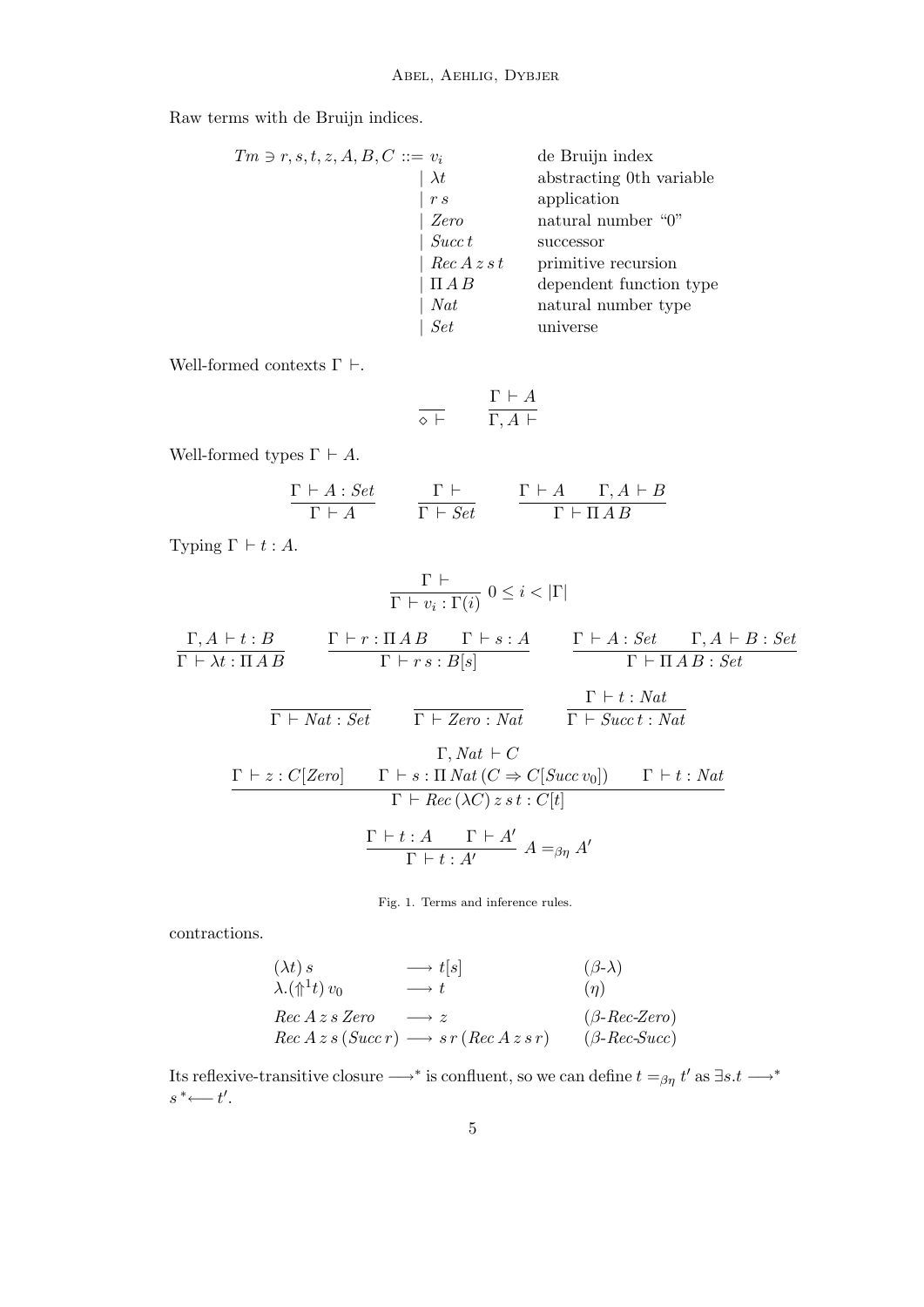Typing contexts are lists of types, inductively defined by  $\Gamma ::= \Diamond \mid \Gamma, A$ . Context lookup  $\Gamma(n)$  performs the necessary liftings:

$$
\begin{array}{ll} (\Gamma, A)(0) &= \Uparrow^1 A \\ (\Gamma, A)(n+1) &= \Uparrow^1 \Gamma(n) \end{array}
$$

#### Inference rules.

We define the inference rules for the following three forms of judgements.

| $\Gamma$ $\vdash$   | $\Gamma$ is a well-formed context           |
|---------------------|---------------------------------------------|
| $\Gamma \vdash A$   | A is a well-formed type in context $\Gamma$ |
| $\Gamma \vdash t:A$ | t has type A in context $\Gamma$            |

The rules are listed in Fig. [1.](#page-4-0) The judgements enjoy standard properties like weakening, strengthening and substitution, however, we require no syntactical properties of these judgements in this work.

## <span id="page-5-0"></span>3 Domain Model

In this section, we present the NbE algorithm by defining a suitable semantic domain D into which terms are evaluated, before they are brought back *down* onto the syntactical level.

Let D be a set, and let environments  $\rho$  range over  $\text{Env} := \mathbb{N} \to \text{D}$ . We define environment update  $\rho$ , d as the environment  $\rho'$  such that  $\rho'(0) = d$  and  $\rho'(i+1) =$  $\rho(i)$ . Furthermore, let  $\llbracket \_ \rrbracket \in Tm \to \text{Env} \to \text{D}$  an evaluation function,  $\ldots \in \text{D} \to \text{D}$  $D \to D$  an application function, and rec  $\in D \to D \to D \to D \to D$  a primitive recursion operator. Adopting Barendregt's notion [\[5\]](#page-18-2) to our setting, we say that  $(D, \llbracket \cdot \rrbracket, \ldots, \mathsf{rec})$  is a *weakly extensional*  $\lambda$ -model, if the following holds.

$$
\[ [v_i]_\rho = \rho(i) \n[rs]_\rho = [r]_\rho \cdot [s]_\rho \n[Rec C z s t]_\rho = \text{rec } [C]_\rho [z]_\rho [s]_\rho [t]_\rho \n[At]_\rho \cdot d = [t]_{\rho,d} \n\text{rec } a d_z d_s [Zero]_\rho = d_z \n\text{rec } a d_z d_s [Succ t]_\rho = d_s \cdot [t]_\rho \cdot (\text{rec } a d_z d_s [t]_\rho) \n[[c]_\rho = [c]_{\rho'} \quad \text{for } c \in \{Zero, Nat, Set\} \n[At]_\rho = [At']_{\rho'} \quad \text{if } [t]_{\rho,d} = [t']_{\rho',d} \text{ for all } d \in D \n[IIAB]_\rho = [IA'B']_\rho \quad \text{and } [B]_{\rho,d} = [B']_{\rho',d} \text{ for all } d \in D \n[Succ t]_\rho = [Succ t']_\rho \quad \text{if } [t]_\rho = [t']_{\rho'}
$$

Lemma 3.1 (Properties of weakly extensional  $\lambda$ -models [\[5\]](#page-18-2)) A weakly extensional  $\lambda$ -model (D,  $\llbracket \_ \cdot \_ \cdot$ , rec) has the following properties.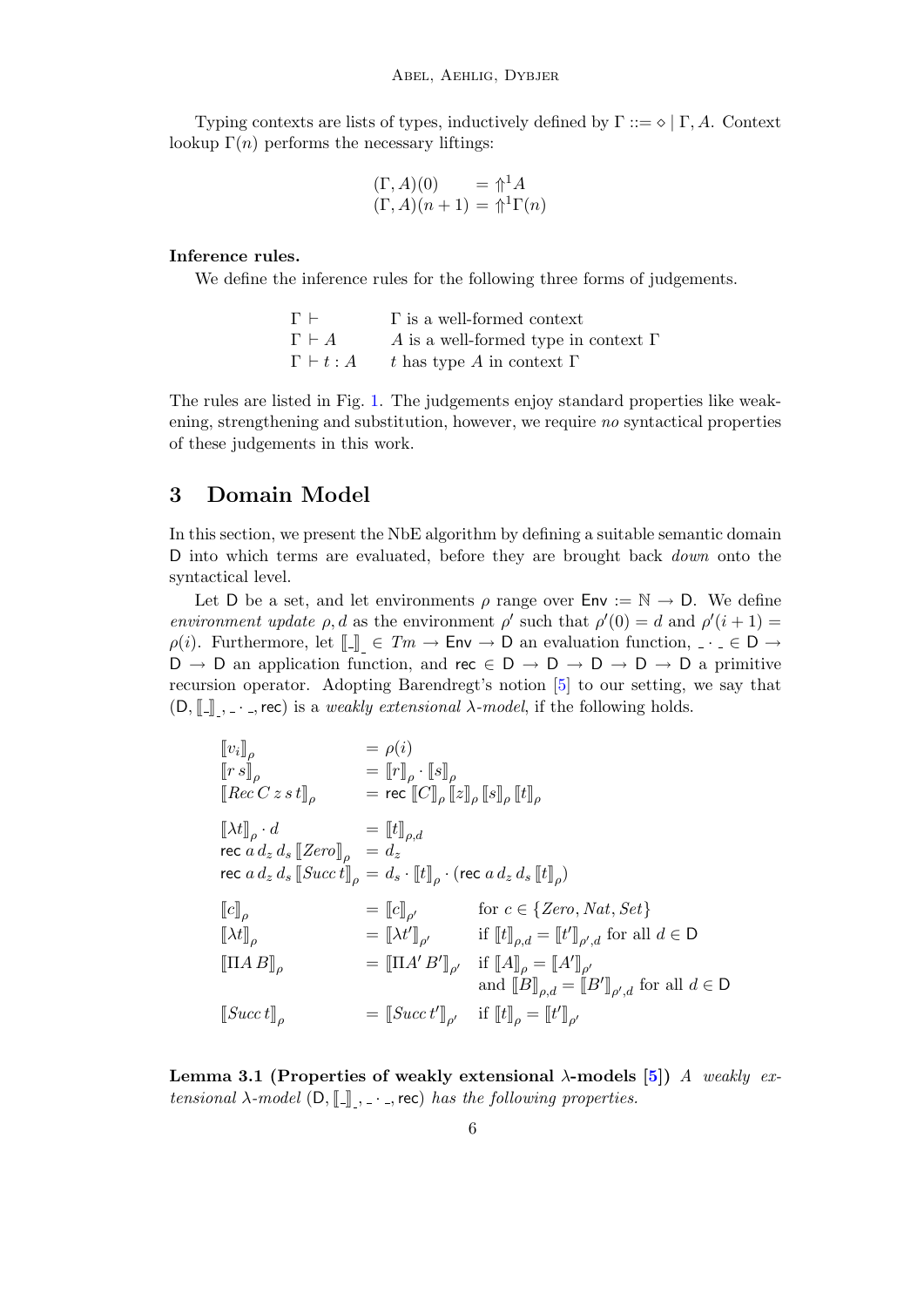- (i) (Irrelevance) If  $\rho(i) = \rho'(i)$  for all  $i \in \text{FV}(t)$ , then  $[\![t]\!]_{\rho} = [\![t]\!]_{\rho'}$ .
- (ii)  $(Substitution)$   $[[t[s]]_{\rho} = [[t]]_{\rho, [s]]_{\rho}}$ .
- (iii) (β-Invariance) If  $t =_\beta t'$  then  $[$ [t]<sub> $\rho$ </sub> =  $[$ [t']<sub> $\rho$ </sub>.

#### Liftable terms.

Following Aehlig and Joachimski [\[4\]](#page-18-0) we delay the lifting operation, to avoid the need of liftings in semantical objects. Morally, a liftable term is nothing but a function that maps  $k$  to the way this term would look like under  $k$  binders; usually this is just the term lifted by  $k$ . However, to allow for bound variables to occur we have to accept partiality; a term containing a variable bound by the  $\ell$ 'th binder can only present itself under at least  $\ell$  binders — a bound variable can never occur outside the scope of its binder.

Formally, we define  $Tm_Z$  to be as our raw terms, but allowing also negative de Bruijn indices and we define the set of *liftable terms*  $TM = N \rightarrow Tm_Z$  as the total functions from the naturals to  $Tm_{\mathbb{Z}}$ . For  $\hat{t}, \hat{t}' \in TM$  we overload application by setting  $(\hat{t}\hat{t}')(k) = \hat{t}(k)\hat{t}'(k)$ ; similarly for Rec. Equality  $\hat{t} \equiv \hat{t}'$  is point-wise. We denote the liftable term  $k \mapsto \int_0^k t \text{ simply as } \hat{\pi}$ . The special liftable term

$$
\hat{v}_{-(k+1)}(l) = v_{l-(k+1)}
$$

where  $k \in \mathbb{N}$ , is sometimes denoted by  $\Uparrow v_{-(k+1)}$ .

We define the semantic domain D with information order  $\sqsubseteq$  as the least solution of the domain equation

$$
D=[D\rightarrow D]\oplus\textbf{O}\oplus D\oplus (D\times [D\rightarrow D])\oplus\textbf{O}\oplus\textbf{O}\oplus\mathit{TM}_\perp
$$

We work in a suitable category of domains such as the category of Scott domains [\[22\]](#page-19-14) (consistently complete pointed cpos and continuous functions), where O means the two point domain  $\{\perp, \top\}$  with  $\perp \sqsubseteq \top$  (the Sierpinski space),  $\oplus$  means coalesced sum,  $\times$  means cartesian product,  $\left[ \Box \rightarrow \Box \right]$  means continuous function space, and  $TM_{\perp}$  is the flat domain obtained by adjoining a least element  $\perp$  to the set TM of liftable terms. We also extend application on TM to TM  $_{\perp}$  so that  $\hat{t} \perp = \perp \hat{t}' =$  $\bot \bot = \bot$ . If we write  $\hat{t} \in TM_{\bot}$  then  $\hat{t} \neq \bot$  always denotes a proper liftable term.

The role of the seven components of the RHS of the domain equation will be clear by introducing the following names of the strict injections (constructors):

| Lam : $[D \rightarrow D] \rightarrow D$    | $Pi : D \times [D \rightarrow D] \rightarrow D$ |
|--------------------------------------------|-------------------------------------------------|
| Zero : $\mathbf{O} \rightarrow \mathbf{D}$ | Nat : $O \rightarrow D$                         |
| Succ: $D \rightarrow D$                    | Set : $\mathbf{O} \rightarrow \mathbf{D}$       |
|                                            | Ne : $TM_{\perp} \rightarrow D$                 |

Although formally, Pi has type  $D \times [D \to D] \to D$ , we write Pi a g instead of Pi  $(a, g)$ . Moreover, although Zero has type  $O \rightarrow D$  we write Zero instead of Zero  $\top$ , and similarly for Nat and Set.

Elements of D are denoted by  $a, b, c$  (for types) and  $d, e$  for objects. Functions in  $[D \rightarrow D]$  are denoted by f (object valued) and g (type valued). We overload the notation  $a \Rightarrow b$  on D to mean Pi  $a (\Rightarrow b)$ .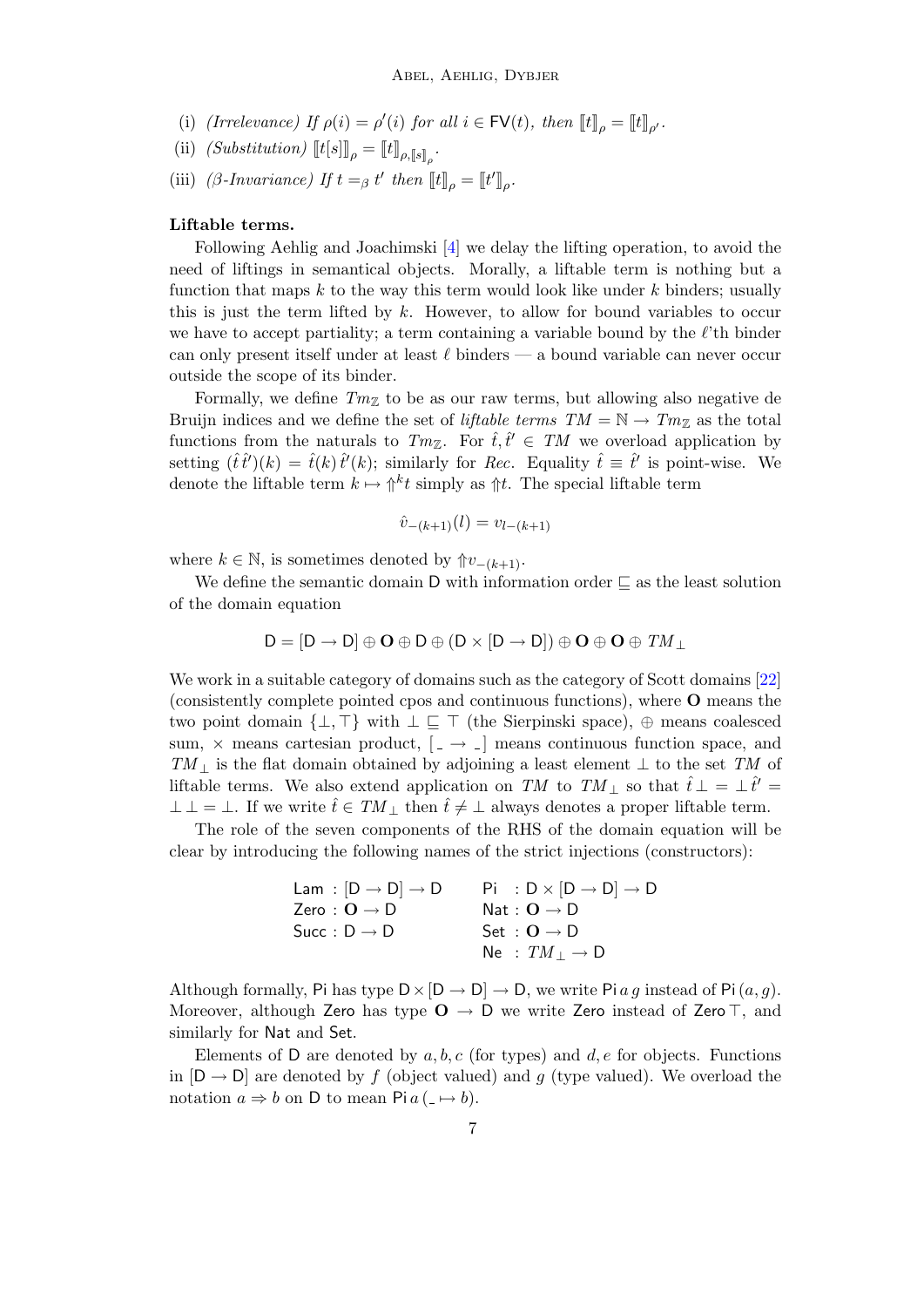The reason for having coalesced sums in the domain equation is that our proof of semantical  $\eta$ -conversion (Lemma 2 below) relies on the strictness of Lam, i.e., Lam  $\bot = \bot$ .

If we replace the coalesced sums in the definition of D by separated sums, and replace  $TM_+$  by the non-flat domain of lazy term families, we will get a domain equation which gives the intended domain semantics of the type D in our Haskell program (see the Appendix). However, there is an obvious embedding of the "strictified" domain used in the proof into the lazy domain used in the program. Using this embedding it follows that the normalization function in the proof must return an answer which is less defined than or equal to the normalization function computed by the Haskell program. Since we prove that the normalization function on the strictified domain returns correct total elements, it follows that the Haskell program also returns correct total elements.

We define application on D as the function

 $app : [D \rightarrow [D \rightarrow D]]$  $\mathsf{app}\left(\mathsf{Lam}\,f\right) = f$  $\mathsf{app}\,e = \bot$  if  $e$  is not a Lam

where in the following "default ⊥ clauses" like the last one are always tacitly assumed. Observe that  $app(\textsf{Lam } f) d = f(d)$ . We write  $e \cdot d$  for  $app e d$ .

Although we are working with a weakly extensional model D which only identifies β-equal terms, we can show that *η*-reduction is mapped to the order  $\subseteq$  on D.

<span id="page-7-1"></span>Lemma 3.2 (Semantical *η*-contraction) Lam (app  $e \subseteq e$ .

**Proof.** By cases on e. If  $e = \text{Lam } f$ , then  $\text{Lam}(\textsf{app } e) = \text{Lam } f = e$ . Otherwise Lam  $(\textsf{app}\,e) = \textsf{Lam}\perp = \perp \sqsubseteq e.$ 

By mutual recursion, we define the reflection function  $\uparrow^a$  from neutral term families into D and the reification function  $\downarrow^a$  from D into normal term families as follows. Herein, we write  $\downarrow_k^a d$  for  $(\downarrow^a d)(k)$ , and similarly  $\downarrow_k a$  for  $(\downarrow a)(k)$ . The defining clauses are listed in Fig. [2,](#page-8-0) together with the semantical version of Rec and the evaluation function  $[[t]]_\rho$ .

Note that to justify the types of the reification functions  $\Downarrow$  and  $\downarrow$  we must show that they return either  $\perp$  or a totally defined function in TM. This is so because the argument  $k : \mathbb{N}$  is only used in a parametric way, so definedness cannot depend on it.

<span id="page-7-0"></span>Lemma 3.3 (D,  $\llbracket \_ \ \rbrack$ ,  $\ldots$ , rec) is a weakly extensional  $\lambda$ -model.

Also, note that  $[\![\Uparrow^1 t]\!]_{\rho,d} = [ \! [t]\!]_{\rho}.$ 

Lemma 3.4 If  $t \longrightarrow t'$  then  $[\![t]\!]_{\rho} \sqsubseteq [\![t']\!]_{\rho}$  for all  $\rho \in \mathsf{Env}.$ 

**Proof.** By induction on  $t \rightarrow t'$ . For the three rules  $(\beta-\lambda)$ ,  $(\beta-Rec-Zero)$ , and  $(\beta\text{-}Rec\text{-}Succ)$  it even follows from Lemma [3.3](#page-7-0) that  $t \longrightarrow t'$  implies  $[[t]]_{\rho} = [[t]]_{\rho}$ . Hence, it remains to check  $\eta$ -reduction and the congruence rules.

• Case

$$
\lambda.(\Uparrow^1 t)\,v_0\longrightarrow t.
$$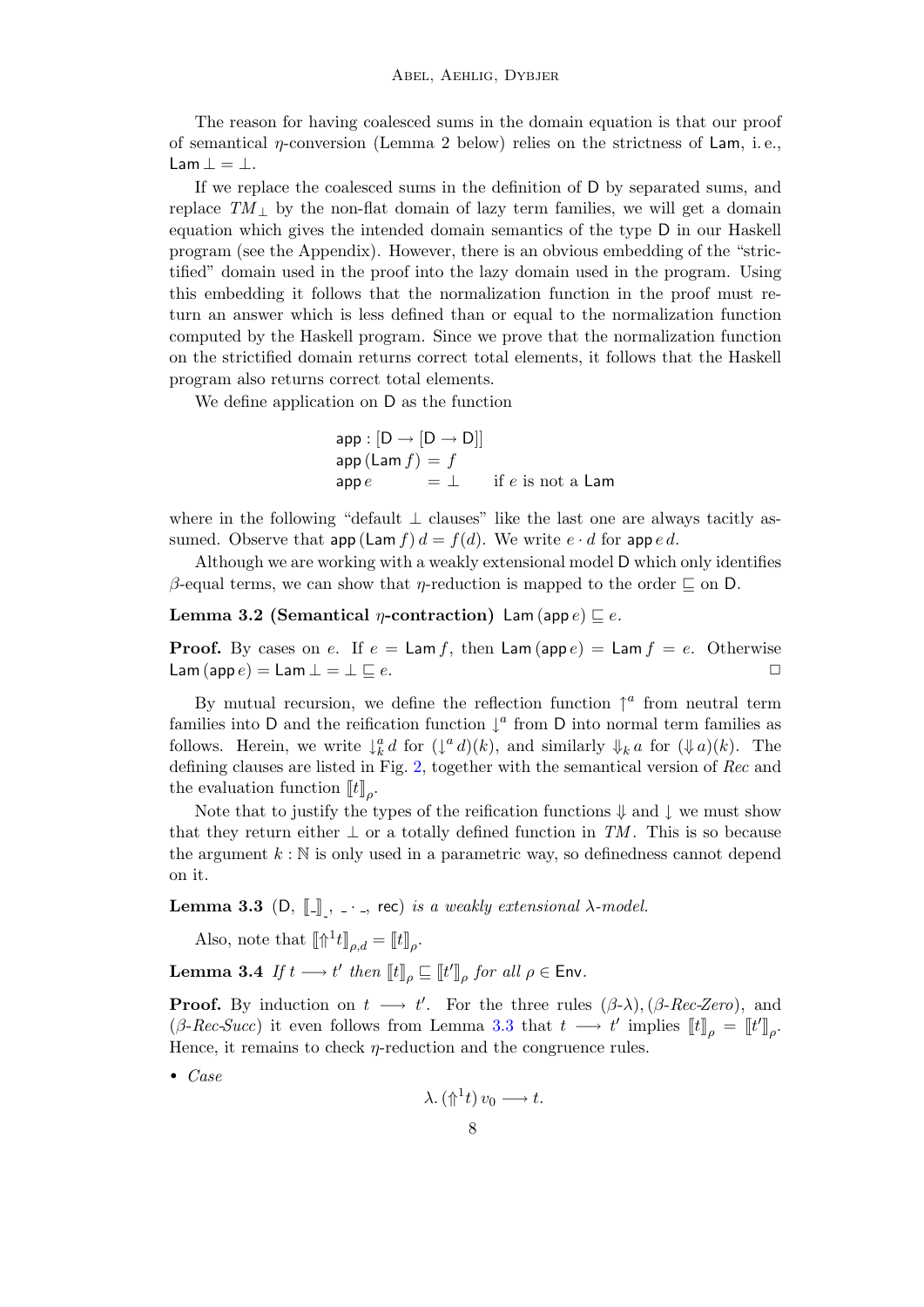Reflection and reification.

$$
\uparrow : [D \rightarrow [TM_{\perp} \rightarrow D]]
$$
\n
$$
\uparrow^{\text{Pi}ag} \hat{t} = \text{Lam} f \qquad \text{where } f(d) = \uparrow^{g(d)}(\hat{t})^a d)
$$
\n
$$
\uparrow^c \hat{t} = \text{Ne} \hat{t} \qquad \text{if } c \neq \perp, c \neq \text{Pi} \dots
$$
\n
$$
\Downarrow : [D \rightarrow TM_{\perp}]
$$
\n
$$
\Downarrow_k (\text{Pi}ag) = \Pi(\Downarrow_k a) (\Downarrow_{k+1} g(d)) \qquad \text{where } d = \uparrow^a \hat{v}_{-(k+1)}
$$
\n
$$
\Downarrow_k \text{Nat} = Nat
$$
\n
$$
\Downarrow_k \text{Set} = Set
$$
\n
$$
\Downarrow_k (\text{Ne} \hat{t}) = \hat{t}(k)
$$
\n
$$
\downarrow : [D \rightarrow [D \rightarrow TM_{\perp}]]
$$
\n
$$
\downarrow^{\text{Set}}_{k} a = \Downarrow_k a
$$
\n
$$
\downarrow^{\text{Pi}ag} \hat{t} e = \lambda \downarrow^{g(d)}_{k+1} (e \cdot d) \qquad \text{where } d = \uparrow^a \hat{v}_{-(k+1)}
$$
\n
$$
\downarrow^{\text{Nat}}_{k} \text{Zero} = Zero
$$
\n
$$
\downarrow^{\text{Nat}}_{k} (\text{Succ } d) = Succ (\downarrow^{\text{Nat}}_{k} d)
$$
\n
$$
\downarrow^c_{k} (\text{Ne} \hat{t}) = \hat{t}(k) \qquad \text{if } c \neq \perp, c \neq \text{Pi} \dots
$$

Primitive recursion in D.

$$
\begin{array}{l}\n\text{rec}: \left[D \rightarrow \left[D \rightarrow \left[D \rightarrow D\right]\right]\right] \\
\text{rec}\ a\ d_z\ d_s\ \text{Zero} = d_z \\
\text{rec}\ a\ d_z\ d_s\ \text{(Succ}\ e) = d_s \cdot e \cdot (\text{rec}\ a\ d_z\ d_s\ e) \\
\text{rec}\ a\ d_z\ d_s\ \text{(Ne}\ \hat{t}) = \uparrow^{a \cdot (\text{Ne}\ \hat{t})} (k \mapsto Rec\ (\downarrow^{Nat \Rightarrow \text{Set}}_k\ a) \\
& \qquad \qquad \downarrow^{a \cdot \text{Zero}}_k\ d_z) \\
& \qquad \qquad \downarrow^{B \cdot \text{Mat}\ (d \mapsto a \cdot d \Rightarrow a \cdot (\text{Succ}\ d))} d_s\ \text{ )}\ \hat{t}(k)\n\end{array}
$$

Denotation (evaluation) function  $[\![ . ]\!]_- \colon \mathit{Tm} \to [\mathsf{Env} \to \mathsf{D}].$ 

$$
\begin{array}{llll}\n\llbracket v_i \rrbracket_{\rho} & = & \rho(i) \\
\llbracket \lambda t \rrbracket_{\rho} & = \mathsf{Lam} \, f & \text{where } f(d) = \llbracket t \rrbracket_{\rho,d} \\
\llbracket r \, s \rrbracket_{\rho} & = \llbracket r \rrbracket_{\rho} \cdot \llbracket s \rrbracket_{\rho} \\
\llbracket Zero \rrbracket_{\rho} & = \mathsf{Zero} \\
\llbracket Succ \mathsf{t} \rrbracket_{\rho} & = \mathsf{Succ} \llbracket t \rrbracket_{\rho} \\
\llbracket \mathsf{Rec} \, A \, z \, s \, t \rrbracket_{\rho} & = \mathsf{rec} \llbracket A \rrbracket_{\rho} \llbracket z \rrbracket_{\rho} \llbracket s \rrbracket_{\rho} \llbracket t \rrbracket_{\rho} \\
\llbracket \Pi A \, B \rrbracket_{\rho} & = \mathsf{Pi} \llbracket A \rrbracket_{\rho} g & \text{where } g(d) = \llbracket B \rrbracket_{\rho,d} \\
\llbracket Nat \rrbracket_{\rho} & = \mathsf{Nat} \\
\llbracket Set \rrbracket_{\rho} & = \mathsf{Set}\n\end{array}
$$

<span id="page-8-0"></span>Fig. 2. Key ingredients of NbE.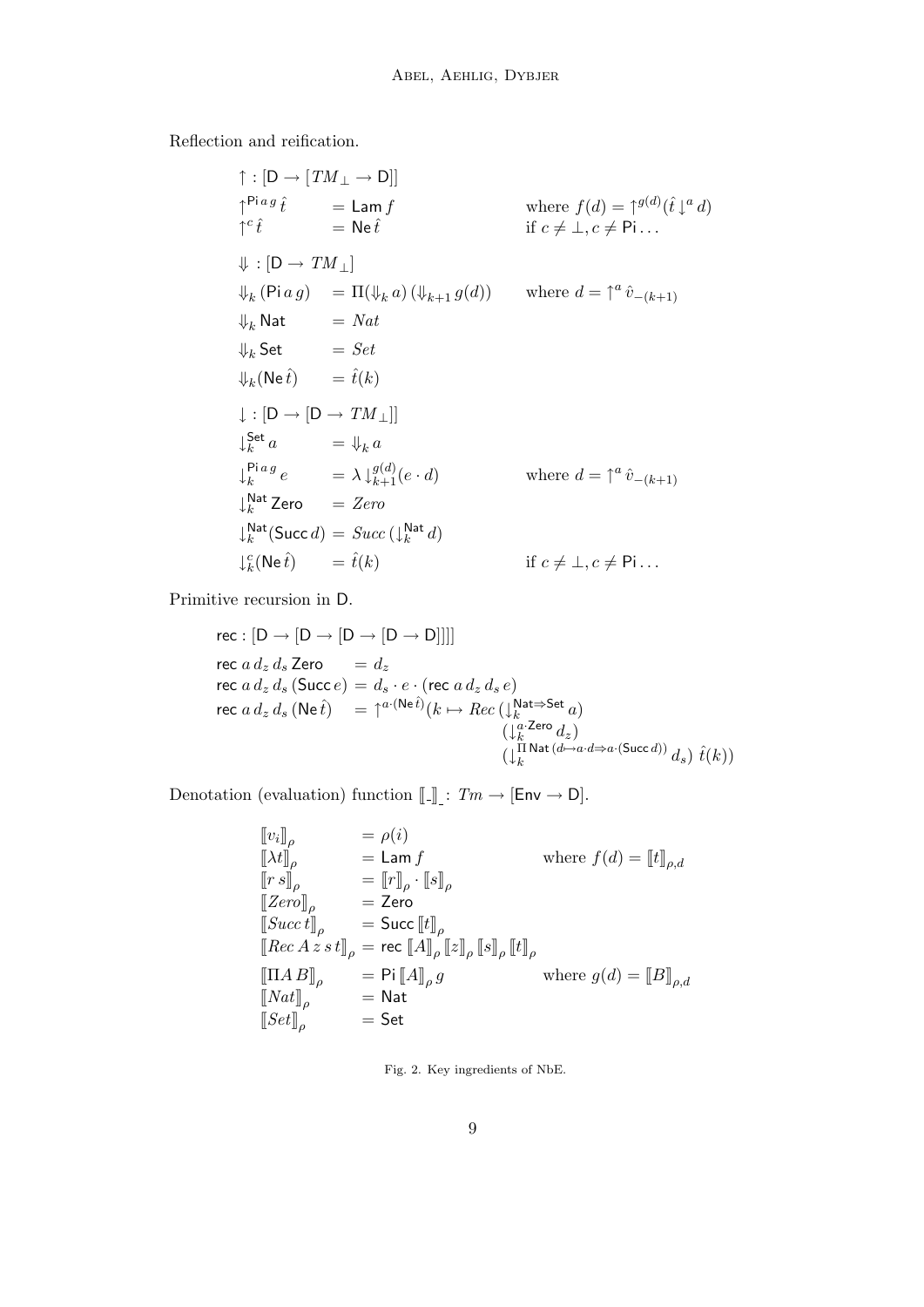We have  $[\![\lambda\ldotp(\Uparrow^{1} t)\,v_0]\!]_{\rho} \,=\, {\sf Lam}\,(d \;\mapsto\; [\![\Uparrow^{1} t]\!]_{\rho,d} \cdot [\![v_0]\!]_{\rho,d}) \,=\, {\sf Lam}\,(d \;\mapsto\; [\![t]\!]_{\rho} \cdot d) \,=\,$ Lam (app  $\llbracket t \rrbracket_{\rho} \rangle \sqsubseteq \llbracket t \rrbracket_{\rho}$  by Lemma [3.2.](#page-7-1)

• Case

$$
\frac{t\longrightarrow t'}{\lambda t\longrightarrow \lambda t'}
$$

By induction hypothesis  $[[t]]_{\rho,d} \subseteq [[t']_{\rho,d}$  for all  $\rho$ , d. Hence,  $[[\lambda t]]_{\rho} = \textsf{Lam}(d \mapsto$  $\llbracket t \rrbracket_{\rho,d}) \sqsubseteq \mathsf{Lam}\left(d \mapsto \llbracket t' \rrbracket_{\rho,d}\right) = \llbracket \lambda t' \rrbracket_{\rho}.$ 

• Case

$$
\frac{A \longrightarrow A'}{Rec A z s t \longrightarrow Rec A' z s t}
$$

By induction hypothesis  $[[A]]_\rho \sqsubseteq [A']_\rho$ . Since rec is continuous,  $[[Rec A z s t]]_\rho =$  $\mathsf{rec}\text{ }\llbracket A\rrbracket_{\rho}\llbracket z\rrbracket_{\rho}\llbracket t\rrbracket_{\rho}\sqsubseteq\mathsf{rec}\text{ }\llbracket A'\rrbracket_{\rho}\llbracket z\rrbracket_{\rho}\llbracket t\rrbracket_{\rho}=\llbracket Rec\,A\,z\,s\,t\rrbracket_{\rho}.$ 

The other cases are analogous.  $\Box$ 

#### Identity valuation.

We define a special valuation  $\rho_{\Gamma} \in \mathsf{Env}$  by induction on  $\Gamma$ :

$$
\rho_{\circ}(i) = \perp
$$
  

$$
\rho_{\Gamma,A} = \rho_{\Gamma}, (\uparrow^{[A]_{\rho_{\Gamma}}} \hat{v}_{-|\Gamma,A|})
$$

The valuation  $\rho_{\Gamma}$  is the semantic equivalent of the syntactical identity substitution,  $\sigma_0$ , defined by  $\sigma_0(i) = v_i$ .

 $\textbf{Lemma 3.5} \;\; \rho_{\Gamma}(i)=\uparrow^{\llbracket \Gamma(i) \rrbracket_{\rho_{\Gamma}}} \hat{v}_{i-|\Gamma|} \; \textit{for} \; 0 \leq i < |\Gamma|.$ 

**Proof.** By induction on Γ. In case  $\Gamma = \diamond$ , there is nothing to show.

$$
\rho_{\Gamma,A}(0) = \uparrow^{[A]_{\rho_{\Gamma}}} \hat{v}_{-|\Gamma,A|}
$$
\n
$$
= \uparrow^{[(\Gamma,A)(0)]_{\rho_{\Gamma,A}}} \hat{v}_{0-|\Gamma,A|} \qquad \text{since } (\Gamma,A)(0) = \uparrow^{\Gamma} A
$$
\n
$$
\rho_{\Gamma,A}(i+1) = \rho_{\Gamma}(i)
$$
\n
$$
= \uparrow^{[\Gamma(i)]_{\rho_{\Gamma}}} \hat{v}_{i-|\Gamma|} \qquad \text{by ind.hyp.}
$$
\n
$$
= \uparrow^{[(\Gamma,A)(i+1)]_{\rho_{\Gamma,A}}} \hat{v}_{i+1-|\Gamma,A|} \text{ since } (\Gamma,A)(i+1) = \uparrow^{\Gamma}(\Gamma(i)).
$$

 $\Box$ 

Normalization by evaluation for terms and types is now implemented by these two functions:  $\[Gamma(A)$ ]

$$
\begin{array}{ll}\n\mathsf{nbe}_{\Gamma}^{A}t & := \downarrow_{|\Gamma|}^{\mathbb{I}A_{\rho_{\Gamma}}}[\![t]\!]_{\rho_{\Gamma}} \\
\mathsf{Nbe}_{\Gamma}A & := \Downarrow_{|\Gamma|} [\![A]\!]_{\rho_{\Gamma}}\n\end{array}
$$

### 4 Completeness of NbE

In this section we establish the fact that well-typed  $\beta\eta$ -equal terms evaluate to the same long normal form.

$$
\Gamma \vdash t, t' : A \& t =_{\beta\eta} t' \Longrightarrow \mathsf{nbe}_{\Gamma}^A t \equiv \mathsf{nbe}_{\Gamma}^A t' \in \mathit{Tm}
$$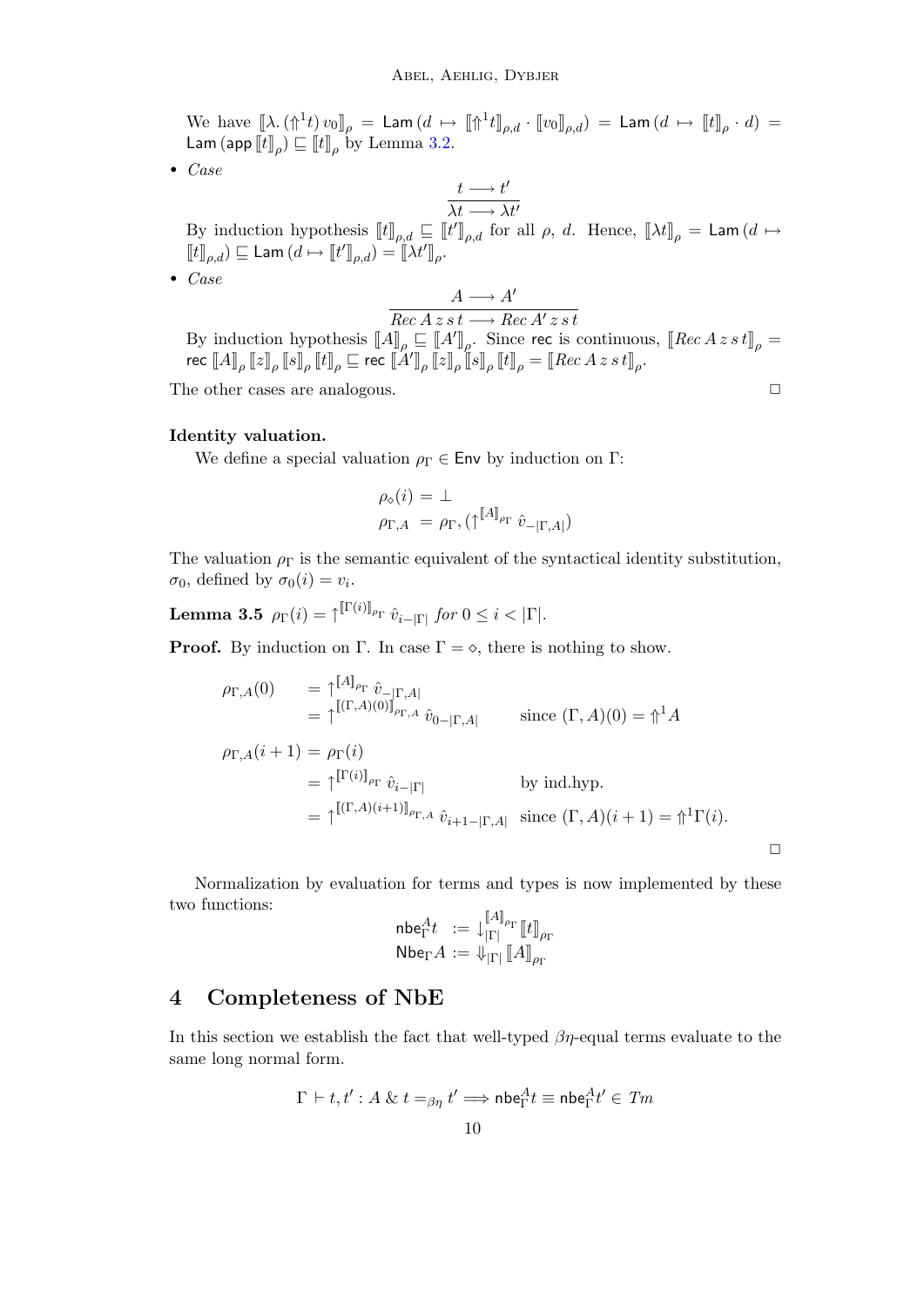We also establish the analogous fact for types:

$$
\Gamma \vdash A, A' \& A =_{\beta\eta} A' \Longrightarrow \mathsf{Nbe}_{\Gamma} A \equiv \mathsf{Nbe}_{\Gamma} A' \in \mathit{Tm}
$$

We proceed by constructing an extensional PER model of total elements in D (sim-ilar to the one in [\[1\]](#page-18-3)) and show that the denotation of  $\beta\eta$ -equal terms are related in the PER assigned to their type. Finally we prove that such related objects are reified ("brought down") to syntactically identical terms.

#### PER model.

Let Rel denote the set of relations on D and Per ⊆ Rel the set of partial equivalence relations on D. If  $A \in \mathsf{Rel}$ , we write  $d = d' \in \mathcal{A}$  for  $(d, d') \in \mathcal{A}$  and  $d \in \mathcal{A}$  for  $d = d \in \mathcal{A}$ . If  $\mathcal{A} \in \mathsf{Rel}$  and  $\mathcal{G}(d) \in \mathsf{Rel}$  for each  $d \in \mathcal{A}$  we let

$$
\Pi \mathcal{A} \mathcal{G} = \{ (e, e') \mid (e \cdot d, e' \cdot d') \in \mathcal{G}(d) \text{ for all } (d, d') \in \mathcal{A} \}.
$$

If  $A \in$  Per and  $\mathcal{G}(d) \in$  Per for all  $d \in \mathcal{A}$ , then  $\Pi \mathcal{A} \mathcal{G} \in$  Per. Let  $\mathcal{N}e \in$  Per be  $\{(\text{Ne }\hat{s}, \text{Ne }\hat{s}) \mid \hat{s} \in TM\}.$ 

#### Semantical natural numbers.

We inductively define  $\mathcal{N}at \in$  Per by the following rules.

$$
\cfrac{d = d' \in Nat}{\text{Zero} = \text{Zero} \in Nat} \qquad \cfrac{d = d' \in Nat}{\text{Succ } d = \text{Succ } d' \in Nat} \qquad \cfrac{d = k}{\text{Ne } \hat{t} = \text{Ne } \hat{t} \in Nat}
$$

#### Semantical "sets".

We shall now define a partial equivalence relation Set for "equal sets" together with partial equivalence relations [c] for "equal elements" of a set  $c \in \mathcal{S}et$ . One naturally tries to generate Set inductively and  $[c]$  by structural recursion on Set. However, the introduction rule for  $\Pi$  for  $Set$  will then refer negatively to  $[-]$ , and we therefore do not have a positive inductive definition in the usual sense. Instead this is an example of a simultaneous inductive-recursive definition. Such definitions are both constructively and classically meaningful [\[10](#page-19-15)[,11\]](#page-19-16) and are often needed in the metatheory of dependent type theory. We shall now show how the inductiverecursive definition of  $\mathcal{S}et$  and  $[c]$  can be understood classically by first giving a monotone inductive definition of  $[c]$  which is then used in the definition of  $Set$ .

Lemma 4.1 (Interpretation function) There is a partial function  $[\ ] \in D \rightarrow$ Per satisfying the equations:

$$
[\text{Pi } a g] = \Pi [a] (d \mapsto [g(d)])
$$
  

$$
[\text{Nat}] = \mathcal{N}at
$$
  

$$
[\text{Ne } \hat{t}] = \mathcal{N}e.
$$

**Proof.** We define the graph  $T \subseteq \mathcal{P}(D \times Per)$  of  $\Box$  inductively by the following rules.

$$
\frac{(a, \mathcal{A}) \in \mathsf{T} \quad (g(d), \mathcal{G}(d)) \in \mathsf{T} \text{ for all } d \in \mathcal{A}}{( \text{Pi } a g, \Pi \mathcal{A} \mathcal{G}) \in \mathsf{T}} \quad \frac{}{(\mathsf{Nat}, \mathcal{N}at) \in \mathsf{T}} \quad \frac{}{(\mathsf{Ne} \,\hat{t}, \mathcal{N}e) \in \mathsf{T}}{(\mathsf{Ne} \,\hat{t}, \mathcal{N}e) \in \mathsf{T}}
$$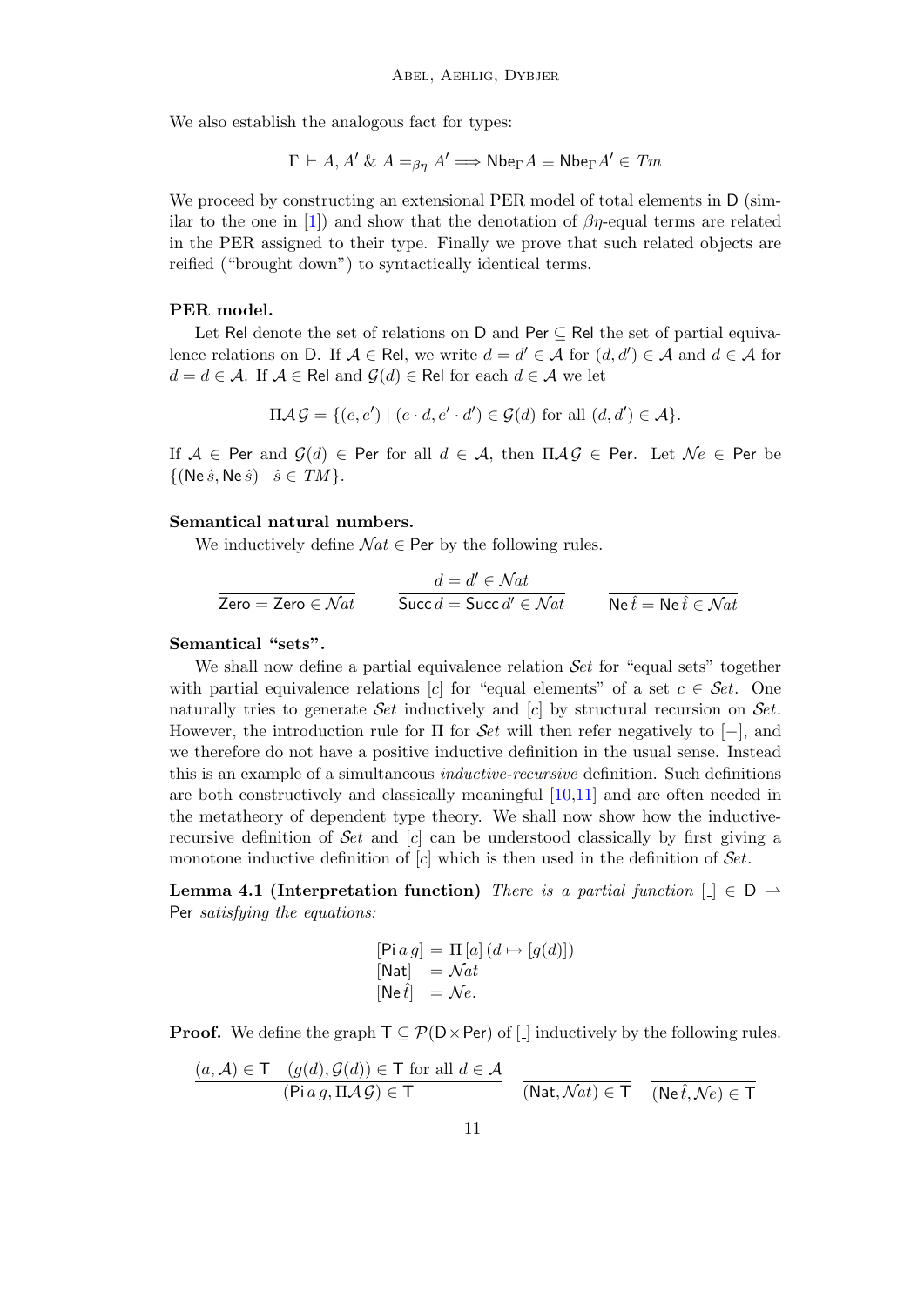(This is a monotone inductive definition on sets, see for example Aczel [\[2\]](#page-18-4).) By an easy induction on the membership in T we prove that  $(a, \mathcal{A}) \in \mathcal{T}$  and  $(a, \mathcal{A}') \in \mathcal{T}$ ) imply  $A = A'$ , hence,  $[a] = A \iff (a, A) \in \mathsf{T}$  defines a partial function.

We inductively define  $\mathcal{S}et \in \mathsf{Rel}$  by the following rules.

$$
\frac{a = a' \in \mathcal{S}et \qquad g(d) = g'(d') \in \mathcal{S}et \text{ for all } d = d' \in [a]}{\text{Pi } a g = \text{Pi } a' g' \in \mathcal{S}et}
$$

$$
\overline{\text{Nat}} = \text{Nat } \in \mathcal{S}et \qquad \overline{\text{Ne } \hat{t} = \text{Ne } \hat{t} \in \mathcal{S}et}
$$

The following lemma shows that  $Set \in Per$  and  $[L] \in Set \rightarrow Per$ , thus,  $[L]$  is a total interpretation function for semantical sets.

#### Lemma 4.2 (Well-definedness of  $\mathcal{S}_{et}$  and interpretation)

- (i) If  $c = c' \in$  Set then  $[c], [c']$  are defined and  $[c] = [c']$ .
- (ii) If  $a = b \in \mathcal{S}et$  and  $b = c \in \mathcal{S}et$  then  $a = c \in \mathcal{S}et$ .
- (iii) If  $a = b \in \mathcal{S}et$  then  $b = a \in \mathcal{S}et$ .

**Proof.** Each by induction on the (first) derivation of  $=$   $\in$   $Set$ . Analogous proofs can be found in [\[1,](#page-18-3) Appendix B].  $\square$ 

Note that  $\bot \notin Set$  and that  $\bot \notin [c]$  for all  $c \in Set$ .

#### <span id="page-11-0"></span>Lemma 4.3 (Semantical sets are upward-closed)

- (i) If  $c \in \mathcal{S}et$  and  $c \sqsubseteq c'$  then  $c = c' \in \mathcal{S}et$ .
- (ii) If  $c \in \mathcal{S}et, e \in [c]$ , and  $e \sqsubseteq e'$ , then  $e = e' \in [c]$ .

**Proof.** Each induction on  $c \in \mathcal{S}et$ . For the first proposition, consider the case  $c =$  $\mathsf{Ne}\,\hat{t}\sqsubseteq c'.$  This implies  $c' = \mathsf{Ne}\,\hat{t}.$  Next, consider the case  $c = \mathsf{P}i\,a\,g \in \mathcal{S}et$  and assume Pi  $a g \sqsubseteq c'$ . Then c' must have the shape Pi a' g' with  $a \sqsubseteq a'$  and  $g(d') \sqsubseteq g'(d')$  for all  $d' \in D$ . By induction hypothesis  $a = a' \in \mathcal{S}et$  and  $g(d) = g(d') = g'(d') \in \mathcal{S}et$  for all  $d = d' \in [a]$ , so Pi  $ag = \text{Pi } a' g' \in \mathcal{S}et$ .

For the second proposition, the only interesting case is  $e \in [P_i \ a \ g]$  and  $e \sqsubseteq e'$ . By monotonicity of app,  $e \cdot d \sqsubseteq e' \cdot d$  holds for all  $d \in \mathsf{D}$ . Hence, by induction hypothesis,  $e \cdot d' = e' \cdot d' \in [g(d')]$  for all  $d' \in [a]$ , For arbitrary  $d = d' \in [a]$  we have by assumption  $e \cdot d = e \cdot d' \in [g(d)]$ ; together, since  $[g(d')] = [g(d)]$ ,  $e \cdot d = e' \cdot d' \in [g(d)]$ . Thus,  $e \sqsubseteq e' \in [\text{Pi } a g].$ 

#### Semantical types.

We extend the interpretation function by the clause  $\left[Set\right] = \mathcal{S}et$  and define an inductive judgement  $=$   $=$   $\in$   $Type$  as follows.

$$
\frac{c = c' \in \mathcal{S}et}{c = c' \in \mathcal{Ty}pe} \qquad \frac{\text{Set} = \text{Set} \in \mathcal{Ty}pe}{\text{Set} = \text{Set} \in \mathcal{Ty}pe}
$$
\n
$$
\frac{a = a' \in \mathcal{Ty}pe \qquad g(d) = g'(d') \in \mathcal{Ty}pe \text{ for all } d = d' \in [a]}{\text{Pi } a g = \text{Pi } a' g' \in \mathcal{Ty}pe}
$$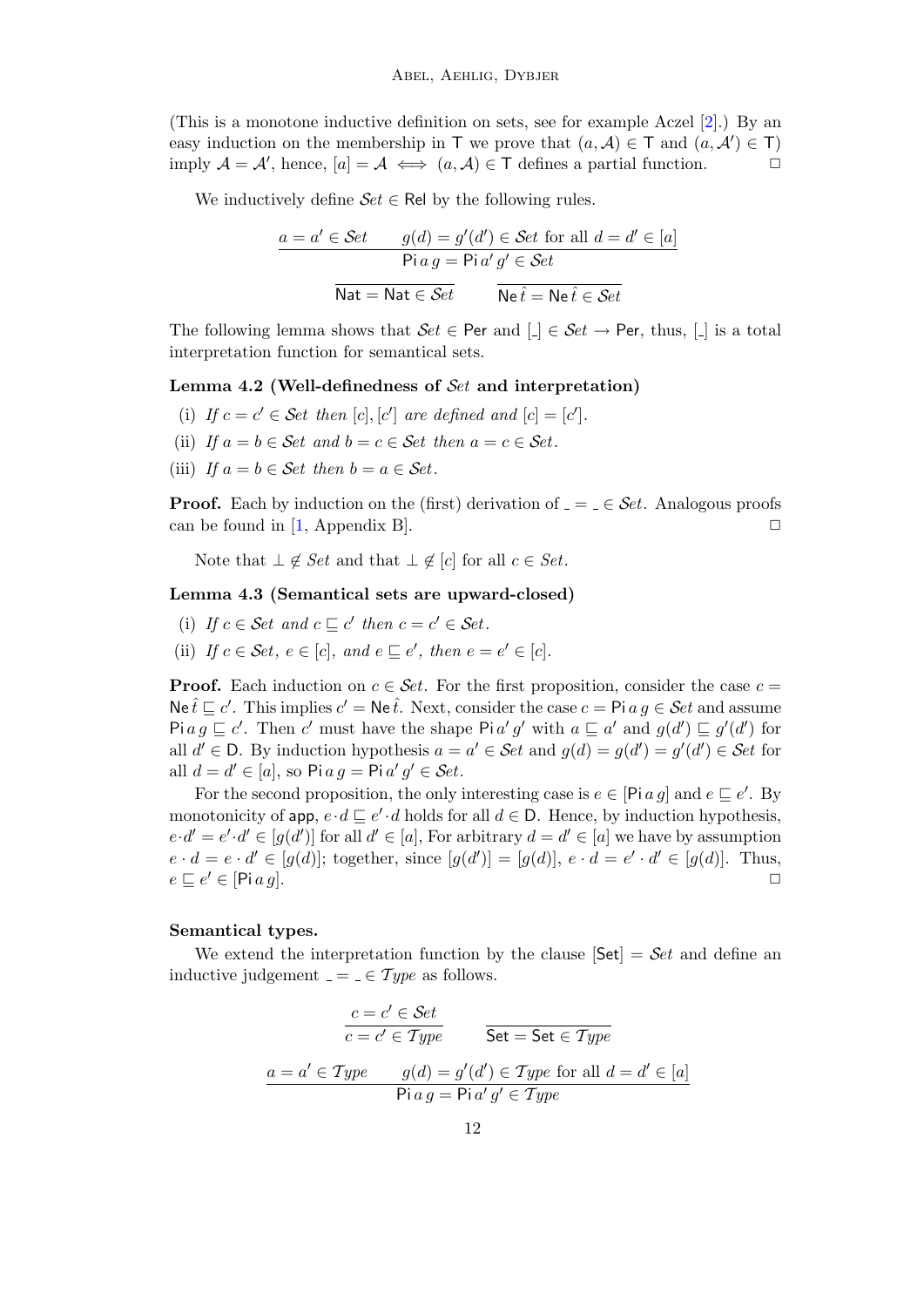As for semantical sets,  $c = c' \in Type$  implies  $[c] = [c'] \in Per$ , and  $Type \in Per$ . Also,  $\perp \notin Type.$ 

#### Lemma 4.4 (Semantical types are upward-closed)

- (i) If  $c \in Type$  and  $c \sqsubseteq c'$  then  $c = c' \in Type$ .
- (ii) If  $c \in Type$ ,  $e \in [c]$ , and  $e \sqsubseteq e'$ , then  $e = e' \in [c]$ .

**Proof.** Analogously to Lemma [4.3.](#page-11-0) ◯

#### <span id="page-12-0"></span>Lemma 4.5 (Up and down)

- (i) If  $c = c' \in Type$  then  $\uparrow^c \hat{t} = \uparrow^{c'} \hat{t} \in [c]$ .
- (ii) If  $c = c' \in \mathcal{S}et \ then \ \Downarrow c \equiv \Downarrow c' \in TM$ .
- (iii) If  $c = c' \in Type$  then  $\forall c \equiv \forall c' \in TM$ .
- (iv) If  $c = c' \in Type$  and  $e = e' \in [c]$  then  $\downarrow^c e \equiv \downarrow^{c'} e' \in TM$ .

**Proof.** Simultaneously by induction on  $c = c' \in Type$  or Set, respectively. We show the proof of the first proposition.

If  $c = \text{Pi } a g$  and  $c' = \text{Pi } a' g'$  then  $\uparrow^c \hat{t} = \text{Lam} (d \mapsto \uparrow^{g(d)} (\hat{t} \downarrow^a d))$  and  $\uparrow^{c'} \hat{t} =$ Lam  $(d \mapsto \uparrow^{g'(d)} (\hat{t} \downarrow^{a'} d))$ . By induction hypothesis,  $\downarrow^{a} d$  and  $\downarrow^{a'} d$  are well-defined and identical term families for  $d \in [a] = [a']$ , and hence,  $\int^{g(d)} (\hat{t} \downarrow^a d) = \int^{g'(d)} (\hat{t} \downarrow^{a'} d) \in$  $[q(d)]$ , again by induction hypothesis.

If  $c, c'$  are not Pis, then  $\uparrow^c \hat{t} = \uparrow^{c'} \hat{t} = \text{Ne } \hat{t} \in [c].$ 

For the fourth proposition, consider the case  $c = \text{Pi} a g$  and  $c' = \text{Pi} a' g'$  and  $e = e' \in [\text{Pi } a g]$ . We show  $\downarrow_k^{\text{Pi } a g}$  $\lim_{k \to \infty} e \equiv \downarrow_k^{\text{Pi } a' g'}$  $\frac{\text{Pi}a' g'}{k} e'$  for arbitrary  $k \in \mathbb{N}$ . Let  $d :=$  $\uparrow^a \hat{v}_{-(k+1)}$  and  $d' := \uparrow^{a'} \hat{v}_{-(k+1)}$ . Since  $d = d' \in [a]$  by induction hypothesis 1, we have  $e \cdot d = e' \cdot d' \in [g(d)]$ , and by induction hypothesis  $4$ ,  $\downarrow_{k+1}^{g(d)} (e \cdot d) \equiv \downarrow_{k+1}^{g'(d')} (e' \cdot d')$ . Hence,  $\lambda \downarrow_{k+1}^{g(d)} (e \cdot d) \equiv \lambda \downarrow_{k+1}^{g'(d')} (e' \cdot d')$ , which was to be shown.

<span id="page-12-1"></span>Lemma 4.6 (Soundness of recursion) Assume

- (i)  $a \cdot d = a' \cdot d' \in Type$  for all  $d = d' \in Nat$ ,
- (ii)  $d_z = d'_z \in [a \cdot \textsf{Zero}],$
- (iii)  $d_s = d'_s \in [\text{Pi Nat}(d_m \mapsto a \cdot d_m \Rightarrow a \cdot (\text{Succ } d_m))],$
- (iv) and  $e = e' \in \mathcal{N}at$ .

Then rec  $a \, d_z \, d_s \, e =$  rec  $a' \, d'_z \, d'_s \, e' \in [a \cdot e]$ .

**Proof.** By induction on  $e = e' \in Nat$ . The interesting case is when  $e = e' = Ne\hat{t}$ . By Lemma [4.5,](#page-12-0) the following are well-defined liftable terms:

$$
\begin{array}{llll} \hat{A}(k) & := \downarrow_k^{\mathsf{Nat} \Rightarrow \mathsf{Set} \, a} \\ & = \; \lambda. \, \Downarrow_{k+1} (a \cdot (\mathsf{Ne} \, \hat{v}_{-(k+1)})) \; \equiv \; \lambda. \, \Downarrow_{k+1} (a' \cdot (\mathsf{Ne} \, \hat{v}_{-(k+1)})) \\ \hat{z} & := \downarrow^{a \cdot \mathsf{Zero}} d_z & \equiv \; \downarrow^{a' \cdot \mathsf{Zero}} d'_z \\ \hat{s} & := \; \downarrow^{\Pi \, \mathsf{Nat} \, (d \mapsto a \cdot d \Rightarrow a \cdot (\mathsf{Succ} \, d))} \, d_s \; \equiv \; \downarrow^{\Pi \, \mathsf{Nat} \, (d \mapsto a' \cdot d \Rightarrow a' \cdot (\mathsf{Succ} \, d))} \, d'_s \end{array}
$$

Hence,  $\hat{r} := Rec \hat{A} \hat{z} \hat{s} \hat{t} \in TM$ . Again by Lemma [4.5,](#page-12-0) we have  $\int^{a(\text{Ne}\hat{t})} \hat{r} =$ rec  $a\ d_z\ d_s$  (Ne  $\hat{t}) =$  rec  $a'\ d'_z\ d'_s$  (Ne  $\hat{t}') = \uparrow^{a' \cdot (\text{Ne } \hat{t})} \hat{r} \in [a \cdot (\text{Ne } \hat{t})]$ .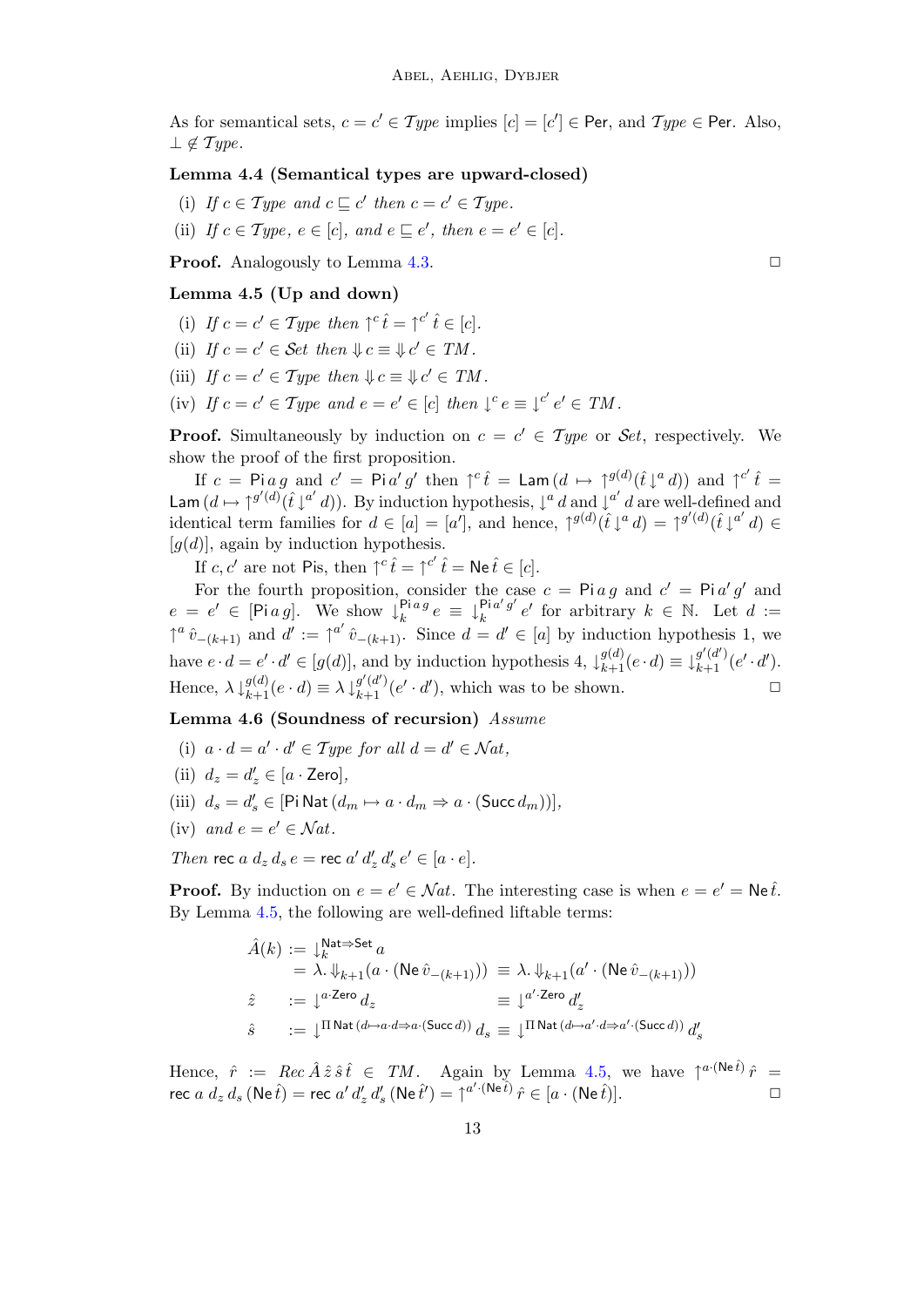Semantical contexts.

Let

$$
\rho = \rho' \in [\Gamma] \iff \rho(i) = \rho'(i) \in [\llbracket \Gamma(i) \rrbracket_{\rho}] \text{ for } 0 \le i < |\Gamma|
$$

**Lemma 4.7 (Context extension)**  $(\rho, d) = (\rho', d') \in [\Gamma, A]$  iff  $\rho = \rho' \in [\Gamma]$  and  $d = d' \in [[A]]_{\rho}].$ 

**Proof.** Let  $0 \leq i < |\Gamma, A|$ . We consider the proposition  $(\rho, d)(i) = (\rho', d')(i) \in$  $[[[(\Gamma, A)(i)]]_{ad}]$  for the principal values of i. If  $i = 0$ , this proposition reduces to  $d = d' \in [[\mathbb{I} \mathbb{I}^1 A]_{\rho,d}] = [[A]]_{\rho}].$  Otherwise, it reduces to  $\rho(i-1) = \rho'(i-1) \in$  $[[\mathbb{T}^1(\Gamma(i))]_{\rho,d}]=[[\Gamma(i)]_{\rho}]$  where  $0 \leq i-1 < |\Gamma|$ .

We define valid contexts  $\Gamma \models$  inductively by the following rules:

$$
\frac{\Gamma \models \qquad [A]_{\rho} = [A]_{\rho'} \in Type \text{ for all } \rho = \rho' \in [\Gamma]}{\Gamma, A \models}
$$

Validity.

We let

$$
\Gamma \models A \qquad :\iff \Gamma \models \text{ and } \forall \rho = \rho' \in [\Gamma]. \text{ } [A]_{\rho} = [A]_{\rho'} \in \mathit{Type}
$$
\n
$$
\Gamma \models A = A' \quad :\iff \Gamma \models \text{ and } \forall \rho = \rho' \in [\Gamma]. \text{ } [A]_{\rho} = [A']_{\rho'} \in \mathit{Type}
$$
\n
$$
\Gamma \models t : A \qquad :\iff \Gamma \models A \text{ and } \forall \rho = \rho' \in [\Gamma]. \text{ } [t]_{\rho} = [t]_{\rho'} \in [[A]_{\rho}]
$$
\n
$$
\Gamma \models t = t' : A \iff \Gamma \models A \text{ and } \forall \rho = \rho' \in [\Gamma]. \text{ } [t]_{\rho} = [t']_{\rho'} \in [[A]_{\rho}]
$$

#### <span id="page-13-0"></span>Lemma 4.8 (Convertible terms are semantically related)

- (i) If  $\Gamma \models A, A'$  and  $A =_{\beta\eta} A'$  then  $\Gamma \models A = A'$ .
- (ii) If  $\Gamma \models t, t' : A$  and  $t =_{\beta\eta} t'$  then  $\Gamma \models t = t' : A$ .

**Proof.** Fix some  $\rho = \rho' \in [\Gamma]$ . By assumption,  $a := [A]_{\rho} = [A]_{\rho'} \in Type$  and  $a' = [A']_{\rho'} \in Type$ . Further,  $A \longrightarrow^* B^* \longleftarrow A'$ , which implies  $[I_A]_{\rho'} \sqsubseteq [B]_{\rho'} =: b$ and  $a' \sqsubseteq b$ . Since Type is upward-closed,  $a = [A]_{\rho'} = b = a' \in Type$ .

The next theorem establishes the soundness of the inference rules w. r. t. our PER model. A simple consequence is that NbE is complete, i.e., will answer "yes" on  $\beta$ *n*-equal terms if used as an equality test.

#### <span id="page-13-1"></span>Theorem 4.9 (Validity)

- (i) If  $\Gamma \vdash \text{then } \Gamma \models$ .
- (ii) If  $\Gamma \vdash A$  then  $\Gamma \models A$ .
- (iii) If  $\Gamma \vdash t : A$  then  $\Gamma \models t : A$ .

Proof. Simultaneously by induction on the derivation.

• Case

$$
\frac{\Gamma, A \vdash t : B}{\Gamma \vdash \lambda t : \Pi \, A \, B}
$$
  
14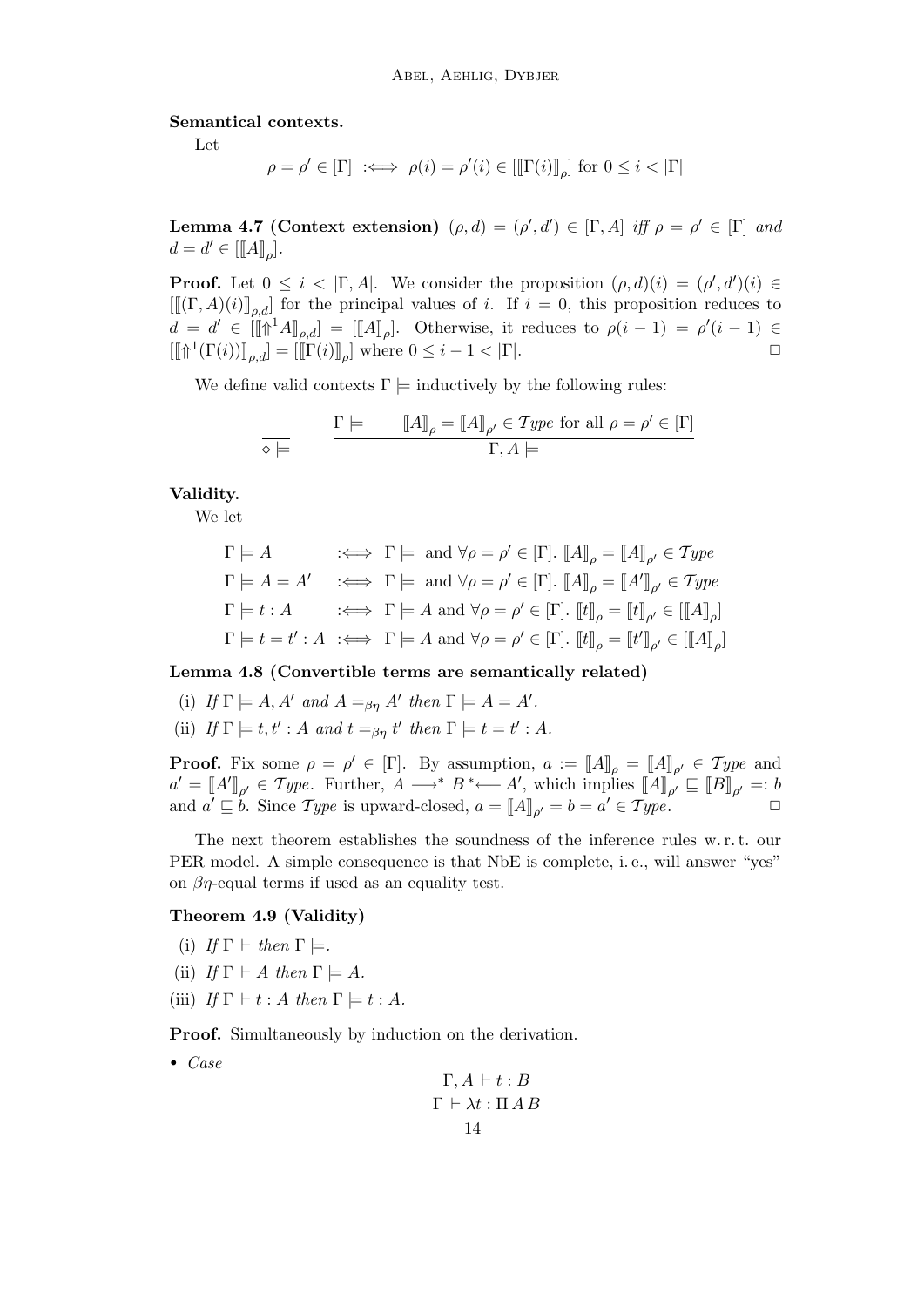Assume  $\rho = \rho' \in [\Gamma]$ . Let  $a = [A]_{\rho}$ ,  $a' = [A]_{\rho'}$ ,  $g(d) = [B]_{\rho,d}$ ,  $g'(d) =$  $[\![B]\!]_{\rho',d}, f(d) = [\![t]\!]_{\rho,d},$  and  $f'(d) = [![t]\!]_{\rho',d}.$  We have  $[\![\Pi \, A \, B]\!]_{\rho} = \mathsf{P} \mathsf{i} \, a \, g =$  $\operatorname{Pi} a' g' = [\Pi A B]_{\rho'} \in Type$ , since by induction hypothesis,  $a = a' \in Type$ and  $g(d) = g'(d') \in Type$  for all  $d = d' \in [a]$ . Furthermore, by induction hypothesis,  $f(d) = f'(d') \in [g(d)]$  for all  $d = d' \in [a]$ , so we have  $[\![\lambda t]\!]_\rho = \mathsf{Lam}\, f = \mathsf{Lam}\, f' = [\![\lambda t]\!]_{\rho'} \in [\mathsf{Pi}\, a\, g].$ 

• Case

$$
\frac{\Gamma\vdash r:\Pi\,AB\qquad\Gamma\vdash s:A}{\Gamma\vdash rs:B[s]}
$$

By induction hypothesis and definition of  $[P_1[[A]]_\rho (d \mapsto [B]]_{\rho,d})]$ , using the identity  $[[B[s]]_{\rho} = [[B]]_{\rho, [[s]]\rho}.$ 

• Case

$$
\cfrac{\Gamma, Nat \vdash C}{\Gamma \vdash z : C[Zero]} \qquad \cfrac{\Gamma \vdash s : \Pi \, Nat \, (C \Rightarrow C[Succ\, vo])}{\Gamma \vdash Rec \, (\lambda C) \, z \, s \, t : C[t]} \qquad \cfrac{\Gamma \vdash t : \, Nat}{\Gamma \vdash Rec \, (\lambda C) \, z \, s \, t : C[t]}
$$

By Lemma [4.6.](#page-12-1)

• Case

$$
\frac{\Gamma \vdash t:A \qquad \Gamma \vdash A'}{\Gamma \vdash t:A'} A =_{\beta\eta} A'
$$

By induction hypothesis,  $\Gamma \models A$  and  $\Gamma \models A'$ . By Lemma [4.8,](#page-13-0)  $\Gamma \models A = A'$ , meaning that for any  $\rho \in [\Gamma], [\![A]\!]_{\rho} = [\![A']\!]_{\rho} \in \mathcal{Type}.$  Hence  $[[\![A]\!]_{\rho}] = [[\![A']\!]_{\rho}],$ which entails the goal.

#### $\Box$

#### Corollary 4.10 (Completeness of NbE)

- (i) If  $\Gamma \vdash t, t' : A$  and  $t =_{\beta\eta} t'$  then  $\mathsf{nbe}^A_\Gamma t \equiv \mathsf{nbe}^A_\Gamma t' \in Tm$ .
- (ii) If  $\Gamma \vdash A$ , A' and  $A =_{\beta\eta} A'$  then  $\mathsf{Nbe}_{\Gamma} A \equiv \mathsf{Nbe}_{\Gamma} A' \in Tm$ .

As a consequence of the corollary, NbE is terminating on well-typed terms.

## 5 Term Model and Soundness of NbE

Soundness of NbE means that the algorithm returns a term which is  $\beta\eta$ -equal to the input. To prove this property we use a term model where the denotation function is just parallel substitution. Fortunately, we do not have to go all the way and give an interpretation of syntactical types. For our purposes, it is sufficient to interpret each semantical type by a Kripke logical relation between terms  $t$  and domain elements  $d$ which expresses that the reification of the domain element d is  $\beta\eta$ -equal to the term t it is related to. By then showing that for each well-typed term, its denotation in the term model is logically related to its denotation in the domain model, we establish soundness of NbE.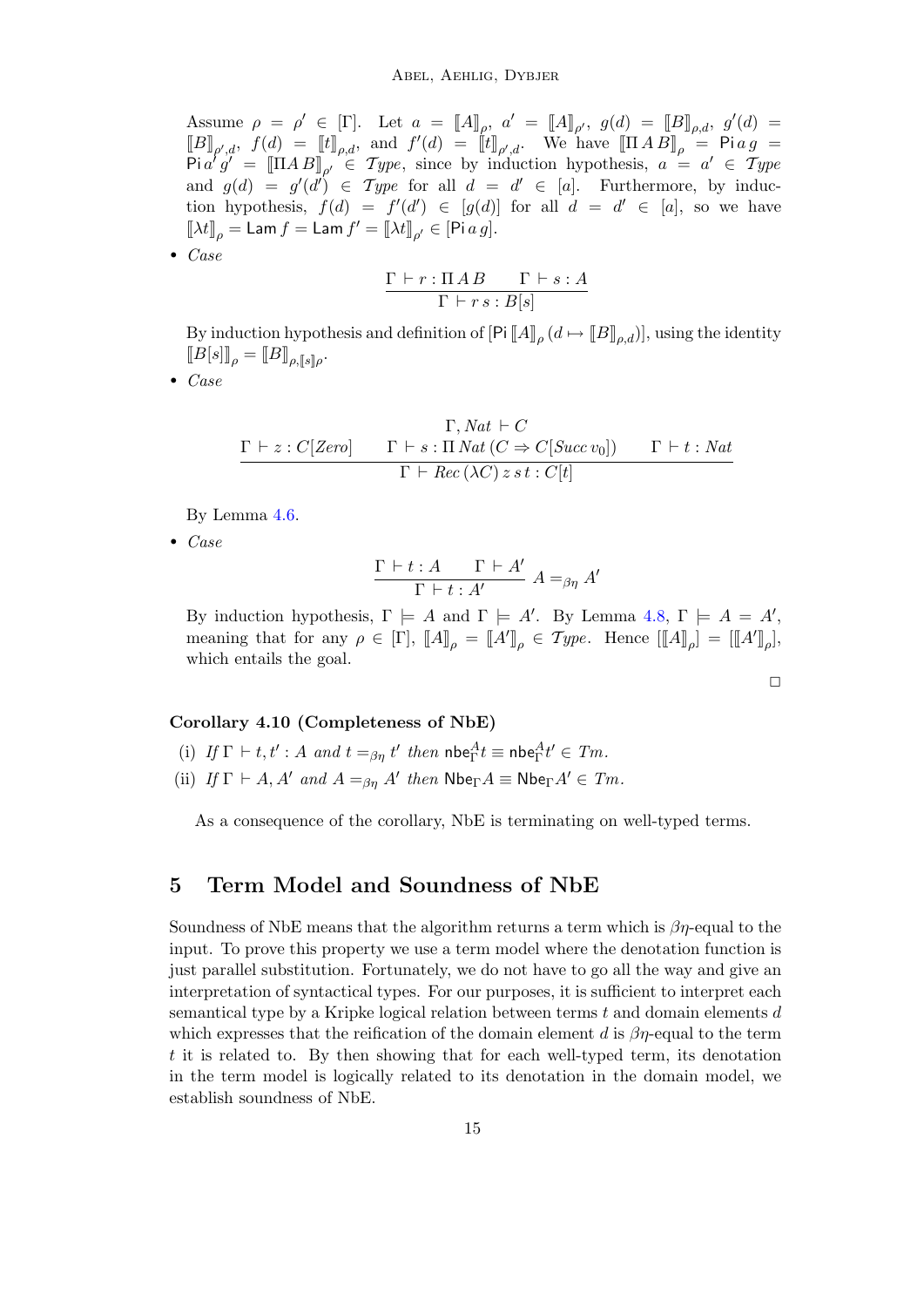#### Substitutions.

For  $\sigma \in \mathbb{N} \to \mathbb{T}m$  we define an update operation  $\sigma$ , s as follows:

$$
(\sigma, s)(0) = s
$$
  

$$
(\sigma, s)(i + 1) = \sigma(i)
$$

Let  $\mathcal{L}^1\sigma$  be a shorthand for  $\mathcal{L}^1\circ\sigma$ . Lifting shall bind stronger than update, thus,  $\hat{\mathbb{A}}^k \sigma$ , *s* is to be read as  $(\hat{\mathbb{A}}^k \sigma)$ , *s*.

We inductively define parallel substitution  $\Box$   $\Box$   $\Box$   $T_m \rightarrow (\mathbb{N} \rightarrow T_m) \rightarrow T_m$  by the following clauses:

$$
\begin{array}{llll}\n\langle v_i \rangle_{\sigma} & = \sigma(i) & \langle [Rec\,A \, z \, s \, t]_{\sigma} = Rec\, (A)_{\sigma} \, (z)_{\sigma} \, (s)_{\sigma} \, (t)_{\sigma} \\
\langle \lambda t \rangle_{\sigma} & = \lambda \cdot (t)_{\Uparrow^{1} \sigma, v_{0}} & \langle \prod A \, B \rangle_{\sigma} & = \Pi \, (A)_{\sigma} \, (B)_{\Uparrow^{1} \sigma, v_{0}} \\
\langle [T \, A \, B]_{\sigma} & = \Pi \, (A)_{\sigma} \, (B)_{\Uparrow^{1} \sigma, v_{0}} \\
\langle [C \, C \, t]_{\sigma} & = Zero & \langle [Set]_{\sigma} & = Set\n\end{array}
$$

**Lemma 5.1** Let  $\boldsymbol{v} = v_{k-1}, \ldots, v_0$  with  $|\boldsymbol{v}| = k$ . Then  $\|t\|_{\hat{\mathcal{V}}^{k+1}\sigma,v_k,\boldsymbol{v}}[s/k] = \|t\|_{\hat{\mathcal{V}}^{k}\sigma,s,\boldsymbol{v}}$ .

**Proof.** By induction on t. We spell out the proof for variables and for a binder.

• Case  $v_{\ell}$ . If  $\ell \geq k+1$ , then  $\langle w_\ell \rangle_{\Uparrow^{k+1} \sigma, v_k, v} [s/k] = (\Uparrow^{k+1} \sigma(\ell - (k+1)))[s/k] = \Uparrow^k \sigma(\ell - (k+1))$ 1) =  $\langle v_\ell \rangle_{\Uparrow^k \sigma, s, \mathbf{v}}$ .<br>If  $\ell = k$  then If  $\ell = k$  then  $\langle v_k \rangle_{\mathcal{H}^{k+1}\sigma,v_k}$ ,  $v[s/k] = v_k[s/k] = s = \langle v_k \rangle_{\mathcal{H}^k\sigma,s,v}$ . If  $\ell < k$  then  $\langle v_k \rangle_{\mathcal{L}^{k+1}\sigma,v_k,\mathbf{v}}[s/k] = v_\ell[s/k] = v_\ell = \langle v_\ell \rangle_{\mathcal{L}^{k}\sigma,s,\mathbf{v}}$ . • *Case*  $\lambda$ .

$$
(\lambda t)_{\Uparrow^{k+1}\sigma,v_k,\mathbf{v}}[s/k] = (\lambda(t)_{\Uparrow^{k+2}\sigma,v_{k+1},\Uparrow^{1}\mathbf{v},v_0})[s/k]
$$
  
\n
$$
= \lambda((t)_{\Uparrow^{k+2}\sigma,v_{k+1},\Uparrow^{1}\mathbf{v},v_0}[\Uparrow^{1} s/(k+1)])
$$
  
\n
$$
= \lambda(t)_{\Uparrow^{k+1}\sigma,\Uparrow^{1}\mathbf{v},v_0}
$$
  
\n
$$
= (\lambda t)_{\Uparrow^{k}\sigma,s,\mathbf{v}}.
$$

**Corollary 5.2**  $\left[t\right]_{\Uparrow^{1}\sigma,v_0}[s] = \left[t\right]_{\sigma,s}$ 

Now we can construct the term model  $T := Tm/=\varepsilon_m$  by identifying  $\beta\eta$ -equal terms. Let the notation  $t = t' \in \mathsf{T}$  mean that  $t, t'$  are well-defined terms in Tm and  $t =_{\beta\eta} t'$ . In particular, if t or t' is an instance  $\hat{t}(k)$  of a liftable term  $\hat{t}$ , well-defined means that there are no negative indices in  $\hat{t}(k)$ .

Lemma 5.3 (Term model)  $(T, \{\_\}, \_ \_ Rec)$  is a weakly extensional  $\lambda$ -model.

**Proof.** Most conditions are trivially satisfied, we show  $(\lambda t)_{\sigma} s = (t)_{\sigma,s}$  in T:

$$
(\lambda t)_{\sigma} s = (\lambda (t)_{\Uparrow^1 \sigma, v_0}) s = (t)_{\Uparrow^1 \sigma, v_0}[s] = (t)_{\sigma, s}.
$$

 $\Box$ 

 $\Box$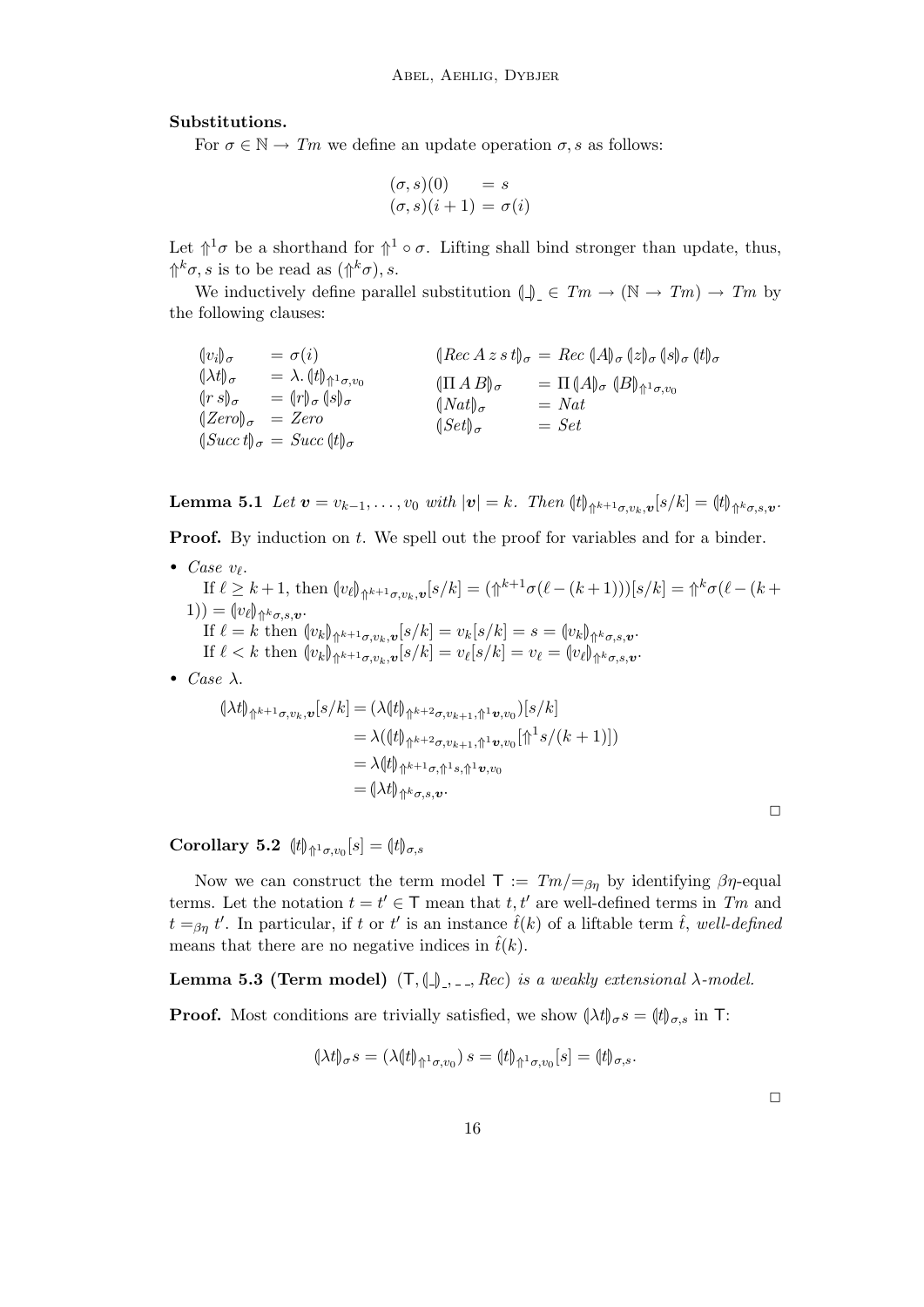#### Kripke logical relations.

By induction on  $a \in Type$  we define the relation  $\mathsf{R}_k^a \subseteq \mathsf{T} \times [a]$  for  $k \in \mathbb{N}$ .

$$
r \ \mathsf{R}_k^{\mathsf{Pi} \, a} \, e \iff (\Uparrow^{\ell} r) \, s \ \mathsf{R}_{k+\ell}^{g(d)} \, e \cdot d \quad \text{for all } \ell \in \mathbb{N} \text{ and } s \ \mathsf{R}_{k+\ell}^a \, d
$$
\n
$$
s \quad \mathsf{R}_k^c \quad d \iff \Uparrow^{\ell} s = \downarrow^c_{k+\ell} d \in \mathsf{T} \quad \text{for all } \ell \in \mathbb{N} \text{ where } c \neq \mathsf{Pi} \dots
$$

<span id="page-16-1"></span>**Lemma 5.4 (Equality)** If  $c = c' \in Type$  then  $\mathsf{R}_k^c = \mathsf{R}_k^{c'}$  $_k^{c'}$  .

**Proof.** By induction on  $c = c' \in Type$ . If c, c' are not function types, then we have already  $c = c'$ , so the claim follows trivially. Otherwise,  $c = \text{Pi } a g$  and  $c' = \text{Pi } a' g'$ with  $a = a' \in Type$  and  $g(d) = g'(d') \in Type$  for all  $d = d' \in [a]$ . Assume r  $\mathsf{R}_k^c$  e and s  $\mathsf{R}_{k}^{a'}$  $a'_{k+\ell}$  d. By induction hypothesis, s  $\mathsf{R}_{k+\ell}^a$  d, hence,  $(\Uparrow^{\ell} r)$  s  $\mathsf{R}_{k+\ell}^{g(d)}$  $_{k+\ell}^{g(a)}$  e · d. Again, by induction hypothesis,  $(\Uparrow^{\ell} r) s \mathsf{R}_{k+\ell}^{g'(d)}$  $\frac{g'(d)}{k+\ell}$   $e \cdot d$ , thus,  $r$  R<sup>c'</sup> k  $e.$ 

<span id="page-16-0"></span>**Lemma 5.5 (Monotonicity)** If  $c \in Type$  and  $r \ R_k^c$  e then  $\Uparrow^{\ell} r \ R_{k+\ell}^c$  e for all  $\ell \in \mathbb{N}$ .

**Proof.** By induction on  $c \in Type$ .

<span id="page-16-2"></span>Lemma 5.6 (Up and down for  $\mathsf{R}_k^c$ ) Let  $c \in Type$ .

- (i) If  $\Uparrow^{\ell} r = \hat{r}(k + \ell) \in \mathsf{T}$  for all  $\ell \in \mathbb{N}$ , then  $r \mathsf{R}_{k}^{c} \uparrow^{c} \hat{r}$ .
- (ii) If  $r \, \mathsf{R}_k^c \, e \, \text{then } \mathbb{\uparrow}^\ell r = \downarrow_{k+\ell}^c e \in \mathsf{T} \text{ for all } \ell \in \mathbb{N}.$

**Proof.** Simultaneously by induction on  $c \in Type$ . First proposition:

- Case  $c \neq \mathsf{Pi} \ldots$  Let  $\ell \in \mathbb{N}$ . Then  $\Uparrow^{\ell} r = \hat{r}(k+\ell) = \int_{k+\ell}^{c} \mathsf{N} \mathsf{e} \, \hat{r} = \int_{k+\ell}^{c} \Uparrow^{\ell} \hat{r} \in \mathsf{T}$ , hence,  $r \mathsf{R}_k^c \uparrow^c \hat{r}$  by definition.
- Case  $c = \text{Pi } a g$ . To show  $r R_k^{\text{Pi } a g}$  $\mathbb{P}_{k}^{\text{liag}}\hat{r}$ , we assume  $\ell \in \mathbb{N}$  and  $s \mathsf{R}_{k+\ell}^{a} d$  and prove  $(\Uparrow^{\ell} r) s \mathsf{R}_{k+\ell}^{g(d)}$  $_{k+\ell}^{g(d)}$  ( $\uparrow^{\mathsf{Pi} \, a}$  $\hat{r}$ ) · d, where the r.h.s. simplifies to  $\uparrow^{g(d)}(\hat{r} \downarrow^a d)$ . Applying the induction hypothesis, it remains to show for arbitrary  $\ell' \in \mathbb{N}$  that  $\int_{\ell}^{\ell'} ((\hat{\mathcal{C}}^{\ell r}) s) =$  $(\hat{r}\downarrow^a d)(k+\ell+\ell') \in \mathsf{T}$ , or equivalently,  $(\Uparrow^{\ell+\ell'} r)(\Uparrow^{\ell'} s) = \hat{r}(k+\ell+\ell')\downarrow^a_{k+\ell+\ell'} d \in \mathsf{T}$ . But this equation holds, since by induction hypothesis 2,  $\int_1^{\ell'} s = \int_{k+\ell+\ell'}^a d \in \mathsf{T}$ .

Second proposition:

- *Case*  $c \neq$  Pi.... By definition.
- Case  $c = \text{Pi } a g$ . Fix some  $\ell \in \mathbb{N}$  and let  $d = \uparrow^a \hat{v}_{-(k+\ell+1)}$ . Given  $r \mathsf{R}_k^{\text{Pi } a g}$  $k^{n \cdot a \cdot g}e,$ we have to show  $\int_{r}^{\ell} r = \int_{r+\ell}^{\text{Pi} a g}$  $e^{pi}e \in \mathsf{T}$ . By induction hypothesis 1,  $v_0$   $\mathsf{R}^a_{k+\ell+1}$  d, hence from the assumption,  $(\bigcap^{\ell+1} r)$   $v_0$   $\mathsf{R}_{k+\ell+1}^{g(d)}$   $e \cdot d$ . By induction hypothesis 2,  $(\Uparrow^{l+1} r) v_0 = \downarrow^{g(d)}_{k+\ell+1}(e \cdot d) \in \mathsf{T}$ , so we have  $\Uparrow^l r =_{\beta\eta} \lambda \cdot (\Uparrow^{l+1} r) v_0 =_{\beta\eta} \lambda \cdot \downarrow^{g(d)}_{k+\ell+1}(e \cdot d)$  $d) = \downarrow_{k+\ell}^{\text{Pi} a g}$  $\lim_{k+\ell}^{\mathbf{p}_i} e \in \mathsf{T}.$

$$
\Box
$$

#### Logical Relations for Contexts.

We define

$$
\sigma \mathsf{R}_k^{\Gamma} \rho \;\; :\Longleftrightarrow \;\forall i . \; \Gamma(i) = A \;\Longrightarrow\; \sigma(i) \mathsf{R}_k^{{[\![} A {]\!]}_\rho} \; \rho(i)
$$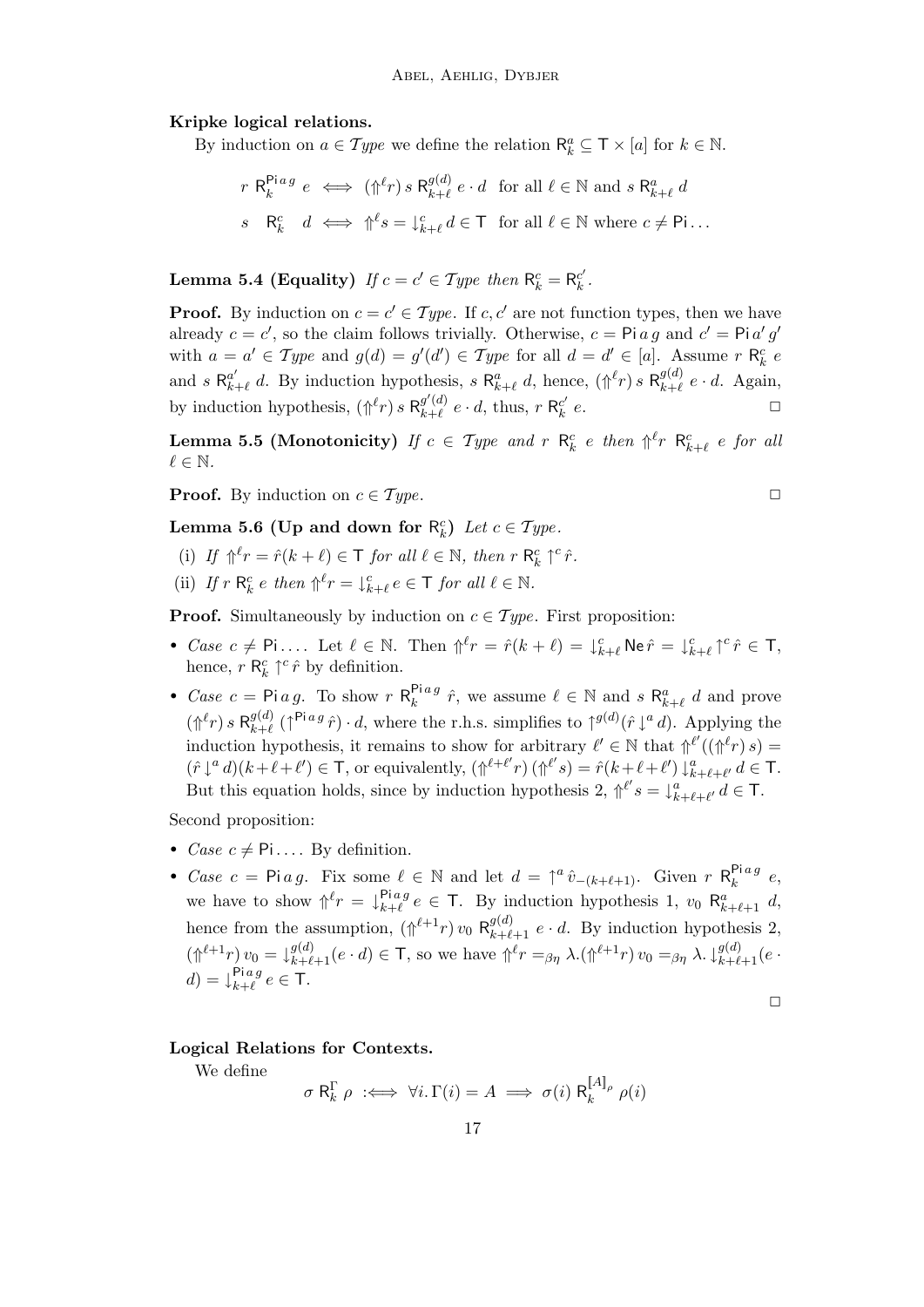**Theorem 5.7** Let  $\sigma \mathsf{R}_k^{\Gamma} \rho$ .

(i) If  $\Gamma \vdash t : A$  then  $(\vert t \vert)_{\sigma} \mathsf{R}_{k}^{[A]_{\rho}}$  $\begin{bmatrix} \mathbb{I}^{11} \mathbb{I}^{\rho} \\ k \end{bmatrix}$   $[t]_{{\rho}}$ . (ii) If  $\Gamma \vdash A$  then  $\langle A \rangle_{\sigma} = \Downarrow_k [\![A]\!]_{\rho} \in \mathsf{T}.$ 

Proof. Each by induction on the typing derivation.

• Case

$$
\frac{\Gamma \vdash}{\Gamma \vdash v_i : \Gamma(i)} 0 \leq i < |\Gamma|
$$

Let  $a := [\![\Gamma(i)]\!]_\rho$ . By assumption,  $\langle v_i \rangle_\sigma = \sigma(i) \; \mathsf{R}^a_k \; \rho(i) = [\![v_i]\!]_\rho$ .

• Case

$$
\frac{\Gamma, A \vdash t : B}{\Gamma \vdash \lambda t : \Pi \, A \, B}
$$

Let  $a := [A]_p \in Type$  and  $g(d) := [B]_{p,d} \in [a] \rightarrow Type$ . We have to show  $(\lambda t)_{\sigma}$  R<sup>Piag</sup>  $\mathbb{E}_{k}^{Hag}$   $\left[\lambda t\right]_{\rho} = \textsf{Lam}\left(d \mapsto \left[\llbracket t \rrbracket_{\rho,d}\right] \right)$  which amounts to showing  $\left(\Uparrow^{\ell} \left(\lambda t\right)_{\sigma}\right) s =$  $(\lambda t)_{\Uparrow^{\ell} \sigma} s =_{\beta \eta} (\vert t \vert)_{\Uparrow^{\ell} \sigma,s} \mathsf{R}^{g(d)}_{k+\ell}$  $\{g^{(d)}_{k+\ell} \; [t]_{\rho,d} \; \text{ for arbitrary } \ell \in \mathbb{N} \; \text{ and } s \; \mathsf{R}_{k+\ell}^a \; d. \quad \text{Since}$  $(\Uparrow^{\ell} \sigma, s) \mathsf{R}^{\Gamma, A}_{k+\ell}$  $\lambda_{k+\ell}^{1,A}(\rho, d)$  by monotonicity of R (Lemma [5.5\)](#page-16-0), this is just an instance of the induction hypothesis.

• Case

$$
\frac{\Gamma\vdash r:\Pi\,AB\qquad\Gamma\vdash s:A}{\Gamma\vdash rs:B[s]}
$$

Let  $a := [A]_p \in Type$  and  $g(d) := [B]_{p,d} \in [a] \rightarrow Type$ . Further, set  $d :=$  $[[s]]_{\rho} \in [a]$ . Observe that  $[[B[s]]_{\rho} = [[B]]_{\rho, [s]_{\rho}} = g(d)$ . We have to show that  $\int_{a}^{b} \binom{s}{s} \sigma \frac{R_{k}^{g(d)}}{R_{k}^{g(d)}}$  $\int_{k}^{g(d)} [r s]_{\rho}$  which follows by the induction hypotheses  $(r)_{\sigma} R_{k}^{\text{Pi} a g}$  $\begin{bmatrix} \mathbf{r} & a & g \\ k & \end{bmatrix}$  [r]  $\phi$  and  $(s)$ <sub>σ</sub> R<sup>*a*</sup><sub>*k*</sub> [[*s*]<sub>*ρ*</sub>.

• Case

$$
\frac{\Gamma \vdash t:A \qquad \Gamma \vdash A'}{\Gamma \vdash t:A'} A =_{\beta\eta} A'
$$

Since  $[[A]]_\rho = [[A']]_\rho \in Type$  by Theorem [4.9,](#page-13-1) we have  $R_k^{[[A]]_\rho} = R_k^{[A']_\rho}$  $\int_k^{\mathbb{I}^{2}} \mathbb{I}^{\rho}$  by Lemma [5.4.](#page-16-1) • Case

$$
\frac{\Gamma \vdash A : Set \qquad \Gamma, A \vdash B : Set}{\Gamma \vdash \Pi \, A \, B : Set}
$$

Recall that  $\downarrow^{\mathsf{Set}} = \Downarrow$ . Let  $a := [A]_p \in \mathcal{Type}$  and  $d := \uparrow^a \hat{v}_{-(k+1)}$ . By monotonicity of the logical relation  $\uparrow^1 \sigma \mathsf{R}_{k+1}^{\Gamma} \rho$  and since  $v_0 \mathsf{R}_{k+1}^a d$  by Lemma [5.6,](#page-16-2) we have  $(\Uparrow^1 \sigma, v_0) \mathsf{R}_{k+1}^{\Gamma, A} (\rho, d)$ . Hence, by induction hypothesis,  $(B|_{\Uparrow^1 \sigma, v_0} = \Downarrow_{k+1} [B]_{\rho, d} \in \mathcal{F}$ . Also, by induction hypothesis,  $(A|_{\mathcal{F}})$ ,  $\top$  To Togethen T. Also, by induction hypothesis,  $(A\mathbf{I}_{\sigma} = \mathbf{I}_{k}[[A]]_{\rho} \in \mathsf{T}$ . Together,

$$
\begin{align}\n(\Pi \, A \, B)_{\sigma} &= \Pi(A)_{\sigma} \, (B)_{\Uparrow \sigma, \nu_0} \\
&=_{\beta \eta} \, \Pi(\Downarrow_k [\![A]\!]_{\rho}) (\Downarrow_{k+1} [\![B]\!]_{\rho, d}) \\
&= \, \Downarrow_k (\text{Pi} \, [A]\!]_{\rho} \, (d' \mapsto [\![B]\!]_{\rho, d'})) \\
&= \, \Downarrow_k [\![\Pi \, A \, B]\!]_{\rho}.\n\end{align}
$$

The same proof works for  $\Gamma \vdash \Pi AB$ .

 $\Box$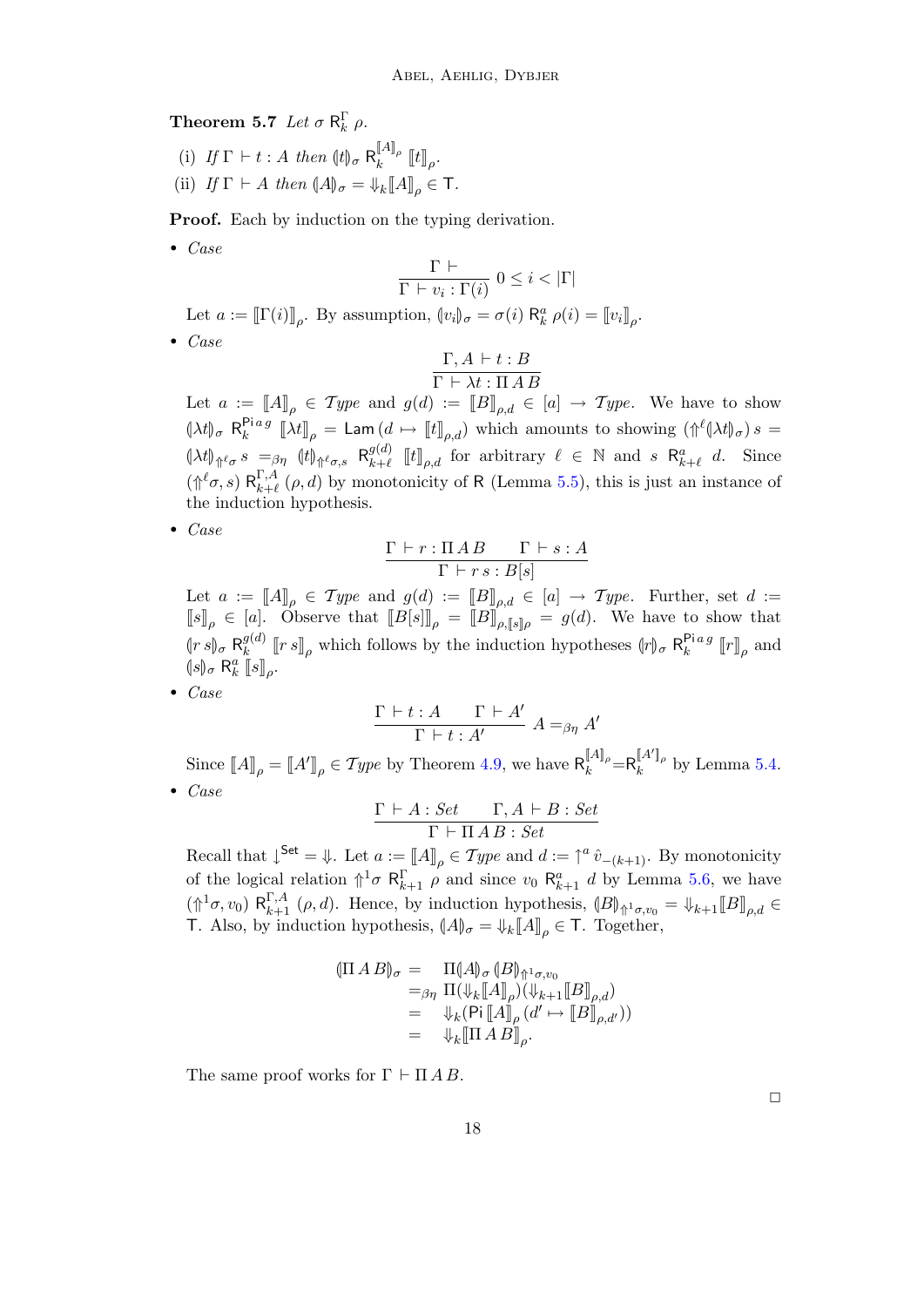Recall that  $\sigma_0(i) = v_i$  and that  $\rho_{\Gamma}$  is the semantical counterpart of  $\sigma_0$ .

#### Lemma 5.8 (Context satisfiable)

- (i) If  $\Gamma \models$  then  $\rho_{\Gamma} \in [\Gamma].$
- (ii) If  $\Gamma \models$  then  $\sigma_0 \mathsf{R}^{\Gamma}$   $\rho_{\Gamma}$ .

**Proof.** Let  $0 \le i < |\Gamma|$  and  $a := [\Gamma(i)]_{\rho_{\Gamma}} \in Type$ . First,  $(\rho_{\Gamma})(i) = \uparrow^a \hat{v}_{i-|\Gamma|} \in [a]$  by Lemma [4.5.](#page-12-0) Secondly,  $\sigma_0(i) = v_i \mathsf{R}_{|\Gamma|}^a \uparrow^{\dot{a}} \hat{v}_{i-|\Gamma|} = (\rho_\Gamma)(i)$  by Lemma [5.6.](#page-16-2)

#### Corollary 5.9 (Soundness of NbE)

- (i) If  $\Gamma \vdash t : A$  then  $t =_{\beta\eta}$  nbe $_{\Gamma}^{A}t$ .
- (ii) If  $\Gamma \vdash A$  then  $A =_{\beta n} \text{Nbe}_{\Gamma}A$ .

**Proof.** Let  $a := [A]_{\rho_{\Gamma}}$  which is in Type by validity. By the logical relations theorem,  $t = (\vert t \vert)_{\sigma_0} \mathsf{R}_{|\Gamma|}^a \; [\![t]\!]_{\rho_\Gamma}.$  Hence, by Lemma [5.6,](#page-16-2)  $t =_{\beta\eta} \downarrow^a_{|\Gamma|} [\![t]\!]_{\rho_\Gamma}.$  Similarly,  $A = (\vert A \vert)_{\sigma_0} =_{\beta\eta}$  $\Downarrow_{|\Gamma|} \llbracket A \rrbracket_{\rho_\Gamma}$ . ✷

## 6 Conclusion

In this article, we have provided a normalization-by-evaluation algorithm for lambda-terms and primitive recursion. By constructing a PER model and a Kripke logical relation we have proven that it decides  $\beta\eta$ -equality of Martin-Löf Type Theory with an Universe a la Russell. With NbE sound and complete, we can replace the side condition  $A =_{\beta\eta} A'$  in the conversion rule by the test  $\mathsf{Nbe}_{\Gamma} A \equiv \mathsf{Nbe}_{\Gamma} A'$ . This is the crucial step towards a (bidirectional) type checking algorithm for the system presented.

#### Acknowledgment.

We are grateful to Thierry Coquand for many discussions and much insight into normalization for type theory in general and feedback on normalization by evaluation in particular. For example, he pointed out to us that it is more elegant to write the algorithm for lambda terms a la Curry than for the lambda terms a la Church that we used in a preliminary version. We also thank the anonymous referees for detailed comments on draft versions of this article.

### References

- <span id="page-18-3"></span>[1] Abel, A. and T. Coquand, Untyped algorithmic equality for Martin-Löf's logical framework with surjective pairs, Fundamenta Informaticæ(2007), TLCA'05 special issue. To appear.
- <span id="page-18-4"></span>[2] Aczel, P., An introduction to inductive definitions, in: J. Barwise, editor, Handbook of Mathematical Logic, North-Holland, 1977 pp. 739–782.
- <span id="page-18-1"></span>[3] Aczel, P., The strength of Martin-Löf's type theory with one universe, in: S. Miettinen and J. Väänanen, editors, *Proceedings of the Symposium on Mathematical Logic (Oulu 1974)*, 1977, pp. 1–32, report No<br>2 of Dept. Philosophy, University of Helsinki.
- <span id="page-18-0"></span>[4] Aehlig, K. and F. Joachimski, Operational aspects of untyped normalization by evaluation, Mathematical Structures in Computer Science 14 (2004), pp. 587–611.
- <span id="page-18-2"></span>[5] Barendregt, H., "The Lambda Calculus: Its Syntax and Semantics," North Holland, Amsterdam, 1984.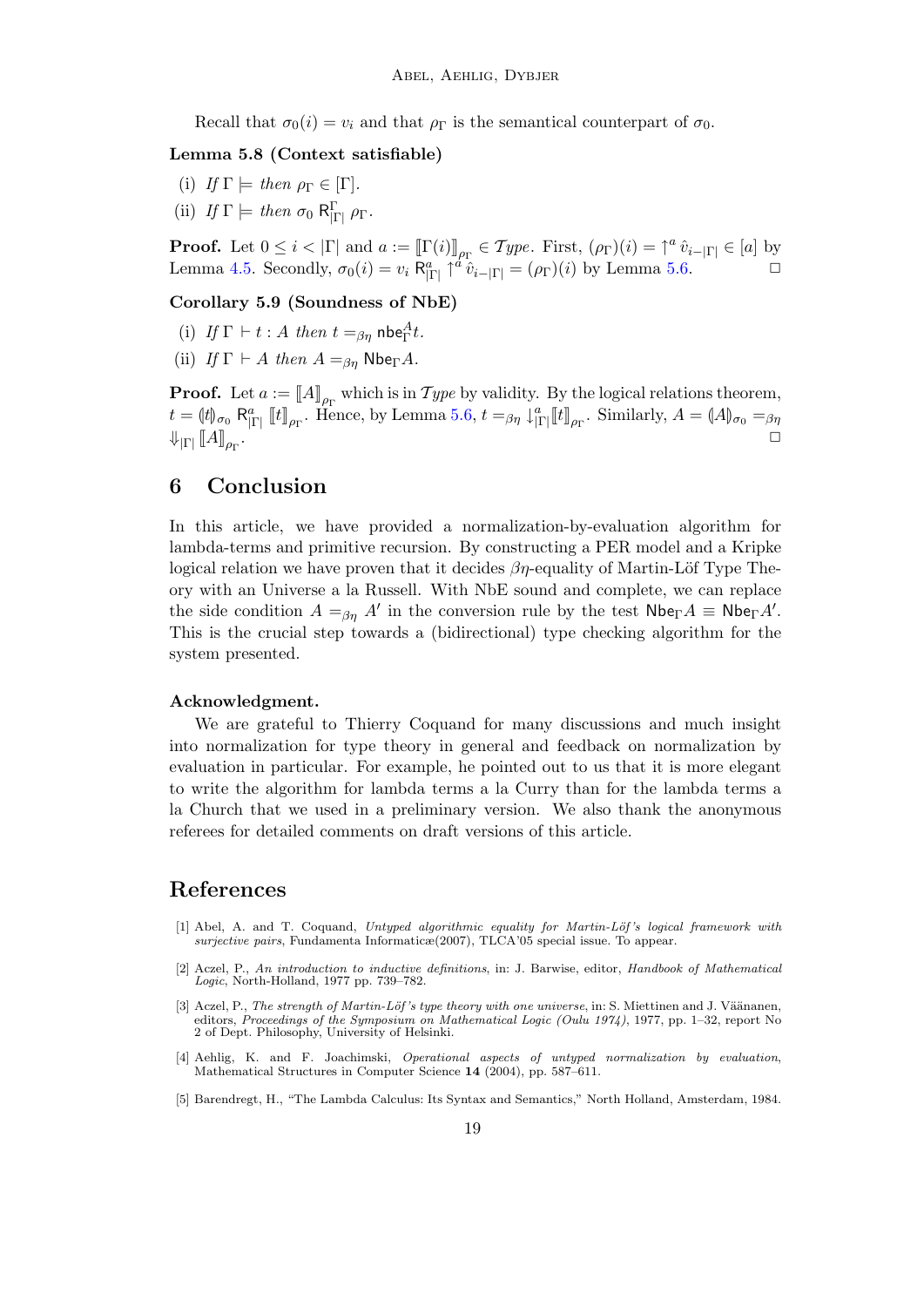- <span id="page-19-10"></span>[6] Berger, U., M. Eberl and H. Schwichtenberg, Term rewriting for normalization by evaluation, Information and Computation 183 (2003), pp. 19–42.
- <span id="page-19-3"></span>[7] Coquand, C., Agda: An interactive proof editor, <http://agda.sourceforge.net/>.
- <span id="page-19-2"></span>[8] Coquand, C., A realizability interpretation of Martin-Löf's type theory, in: G. Sambin and J. Smith, editors, Twenty-Five Years of Constructive Type Theory (1998).
- <span id="page-19-9"></span>[9] Danielsson, N. A., A partial formalisation of a dependently typed language as an inductive-recursive family (2006), to appear in TYPES'06 proceedings.
- <span id="page-19-15"></span>[10] Dybjer, P., A general formulation of simultaneous inductive-recursive definitions in type theory, Journal of Symbolic Logic (2000), pp. 525–549.
- <span id="page-19-16"></span>[11] Dybjer, P. and A. Setzer, Indexed induction-recursion, Journal of Logic and Algebraic Programming  $(2006)$ .
- <span id="page-19-11"></span>[12] Filinski, A., A semantic account of type-directed partial evaluation, in: G. Nadathur, editor, International Conference on Principles and Practice of Declarative Programming, number 1702 in LNCS, 1999, pp. 378–395.
- <span id="page-19-1"></span>[13] Filinski, A. and H. K. Rohde, A denotational account of untyped normalization by evaluation., in:<br>I. Walukiewicz, editor, Foundations of Software Science and Computation Structures, 7th International<br>Conference, FOSS
- <span id="page-19-8"></span>[14] Martin-Löf, P., *About models for intuitionistic type theories and the notion of definitional equality*, in:<br>S. Kanger, editor, *Proceedings of the 3rd Scandinavian Logic Symposium*, 1975, pp. 81–109.
- <span id="page-19-4"></span>[15] Martin-Löf, P., An intuitionistic theory of types: Predicative part, in: H. E. Rose and J. C. Shepherdson, editors, Logic Colloquium '73 (1975), pp. 73–118.
- <span id="page-19-13"></span>[16] Martin-Löf, P., Constructive mathematics and computer programming, in: Logic, Methodology and Philosophy of Science, VI, 1979 (1982), pp. 153–175.
- <span id="page-19-12"></span>[17] Martin-Löf, P., "Intuitionistic Type Theory," Bibliopolis, 1984.
- <span id="page-19-6"></span>[18] Martin-Löf, P., Amendment to intuitionistic type theory (1986), notes from a lecture given in Göteborg.
- <span id="page-19-0"></span>[19] Martin-Löf, P., An intuitionistic theory of types, in: G. Sambin and J. Smith, editors, Twenty-Five Years of Constructive Type Theory (1998), reprinted version of an unpublished report from 1972.
- <span id="page-19-5"></span>[20] Martin-Löf, P., Normalization by evaluation and by the method of computability (2004), talk at JAIST, Japan Advanced Institute of Science and Technology, Kanazawa.
- <span id="page-19-7"></span>K. Petersson and J. Smith, "Programming in Martin-Löf's Type Theory: an [21] Nordström, B., K. Petersson and J. Smith Introduction," Oxford University Press, 1990.
- <span id="page-19-14"></span>[22] Scott, D. S., Domains for denotational semantics, in: Automata, Languages and Programming, Proceedings of the 9th International Colloquium (1982), pp. 577–613.

## A Haskell program

This appendix contains a Haskell program implementing normalization by evaluation as described in this article. The only difference between Haskell's semantics and the semantics developed in Section [3](#page-5-0) is that the Haskell program may return a partially defined value at certain places, whereas our argument assumes the totally undefined value ⊥. This is due to the non-strictness of the constructors in Haskell.

However, being more defined than we need to does not do any harm. Since we show that for  $\Gamma \vdash t : A$  the function nbe<sub>F</sub><sup> $t$ </sup> yields a totally defined value, namely, a member of Tm, the program nbe  $\Gamma A$  t has to produce the same result, as there are no values that are more defined than a total one—in the usual domain theoretic order.

The discrepancy between the mathematical treatment and the Haskell program could be overcome by adding strictness annotations in the datatypes Tm and D. In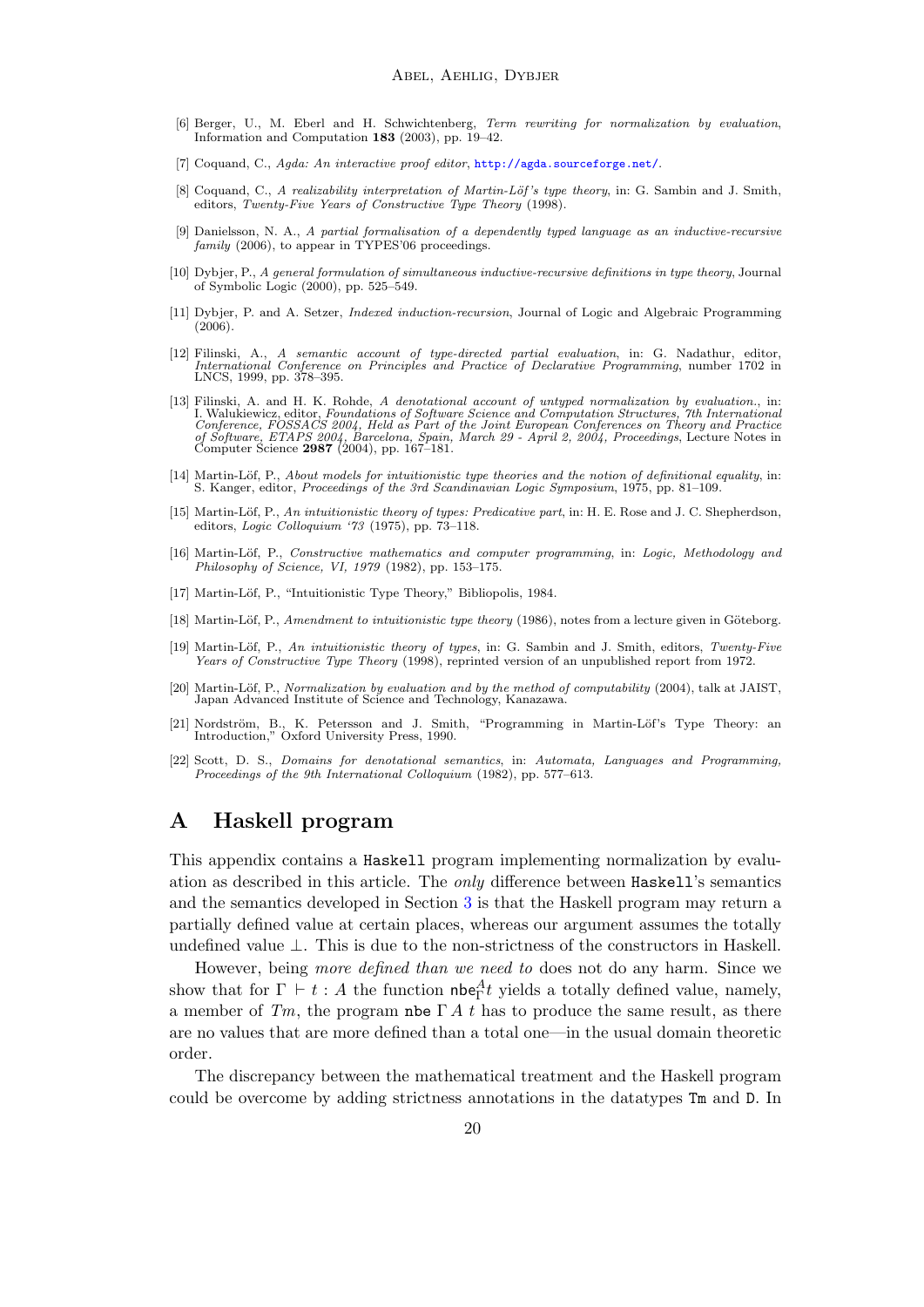this way we could model the construction of D exactly. However, as we have argued, the Haskell program works correctly without these annotations. Alternatively, one could switch to a strict language like ML to get a one-to-one correspondence with the mathematical development.

```
Terms (including types).
data Tm = Var Int | App Tm Tm | Lam Tm
| Zero | Succ Tm | Rec Tm Tm Tm Tm
| Nat | Pi Tm Tm | Set
                   deriving (Show,Eq)
type TM = Int \rightarrow TmDomain Semantics.
data D = PiD D (D -> D) -- pi-type
| NatD -- code for Nat
              Nature 1982<br>SetD -- universe
             \frac{\text{Lamb}}{\text{Zero}} (D -> D)
                                        -- function<br>-- natural numbers
           | SuccD D<br>| SuccD D<br>| NeD TM
                                        -- neutral terms
arrD :: D -> D -> D
arrD a b = PiD a (\ _ -> b)
appD :: D -> D -> D
appD (LamD f) d = f dvarD :: D -> Int -> D
varD a k = up a (\ l -> Var (l+k))
      Reflection (up) and reification (down).
up :: D -> TM -> D
up (PiD a g) t = LamD (\ d -> up (g d) (\ k -> App (t k) (down a d k)))
up _ t = NeD t
downT :: D -> TM
downT (PiD a g) k = Pi (downT a k) $ downT (g $ varD a $ (-(k+1))) (k+1)
downT NatD k = Nat<br>downT SetD k = Set<br>downT (NeD t) k = t k
down :: D -> D -> TM
down (PiD a g) e k = Lam $ down (g d) (appD e d) (k+1)
where d = varD a (-(k+1))
down SetD a k = downT a k
down NatD ZeroD k = Zero
down NatD (SuccD d) k = Succ (down NatD d k)
down = (NeD t) k = t kPrimitive Recursion.
recD :: D \rightarrow D \rightarrow D \rightarrow D \rightarrow D<br>recD a z s ZeroD = z
recD a z s ZeroD = z<br>
recD a z s (SuccD d) = s 'appD' d 'appD' (recD a z s d)<br>
recD a z s d<br>
recD a z s d<br>
recD a z s d<br>
recD a z s d<br>
recD a z s d<br>
recD a z s d<br>
recD a z s d<br>
recD a z s d<br>
Rec (down (NatD 'arrD' SetD) a
          (down NatD d k))
      Environments.
type Env = Int \rightarrow DemptyEnv k = error $ "unbound index " ++ show k
ext :: Env -> D -> Env
ext rho a k = if k==0 then a else rho (k-1)Evaluation.
eval :: Tm -> Env -> D
eval (Var k) rho = rho k
                             \begin{array}{lcl} \texttt{rho} & = \texttt{rho k} \\ \texttt{rho} & = \texttt{appD} \texttt{ (eval r rho)} \texttt{ (eval s rho)} \\ \texttt{rho} & = \texttt{Lamb f} \end{array}eval (Lam r) rho = LamD f
```